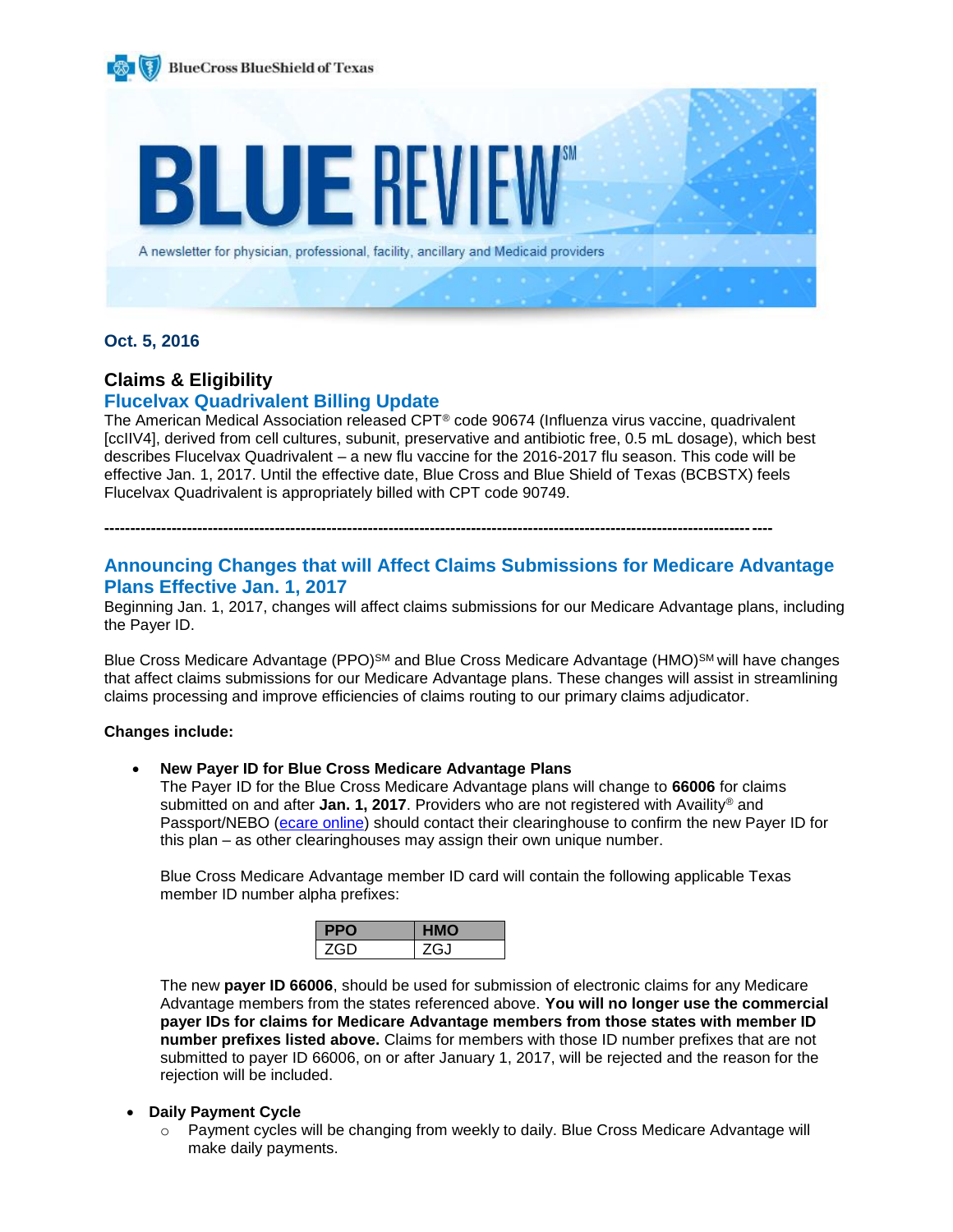- **Paper Claim Mailbox Address for Non-delegated Providers** (no changes for RPO/EPIC/VOP providers)
	- $\circ$  Paper claim mailbox address and fax number for non-delegated providers will change to:

**Blue Cross Medicare Advantage P.O. Box 3686 Scranton, PA 18505 Fax Number: 855-674-9192**

### **New Processes**

- $\circ$  A new format for Electronic Funds Transfer and paper checks is expected; details will be shared in future communications.
- $\circ$  A new process will be implemented for claims overpayment recovery. All letters, remittance advisers, vouchers, lockbox and provider manual details will be updated in future communications.

### **Electronic Remittance Advice (835 ERA)**

 $\circ$  835 ERA files will be distributed to the address associated with the billing provider's Tax ID, rather than being distributed to multiple locations.

Blue Cross and Blue Shield of Texas (BCBSTX) will be providing additional information regarding these changes in the coming months on our [provider website](http://www.bcbstx.com/provider) and in the *Blue Review* provider newsletter.

### **Eligibility and Benefit Quotes**

Member eligibility and benefits should be checked prior to every scheduled appointment. Eligibility and benefit quotes include membership status, coverage status and other important information, such as applicable copayment, coinsurance and deductible amounts. It is strongly recommended that providers **ask to see the member's ID card for current information** and a photo ID to guard against medical identity theft. When services might not be covered, members should be notified that they may be billed directly.

If you have any questions or if you need additional information, please contact your BCBSTX network [management representative.](http://www.bcbstx.com/provider/contact_us.html)

*Availity is a registered trademark of Availity, L.L.C., a separate company that operates a health information network to provide electronic information exchange services to medical professionals. Availity provides administrative services to BCBSTX. BCBSTX makes no endorsement, representations or warranties regarding any products or services offered by third party vendors such as Availity. If you have any questions about the products or services offered by such vendors, you should contact the vendor(s) directly.*

**---------------------------------------------------------------------------------------------------------------------------------**

### **Online Portal Applications Help Expedite Administrative Workflows**

Does your office or organization ever ask: **"Is this patient eligible for Blue Cross and Blue Shield Texas (BCBSTX) benefits? Does this service require preauthorization? or How did my claim process?"** If so, these questions and so many more can be answered in a matter of seconds with a few key strokes using an online portal application, such as Availity®.

Electronic options deliver real-time resolutions, avoiding disapproved services and optimizing your payment. You can confirm patient coverage, preauthorize services and post payments with a few simple clicks.

### **Not only can you conduct HIPAA-compliant transactions online, using Availity you can also:**

- Submit pre- and post-exam transactions
- Conduct pre-service requests
- Complete post-service reconciliations
- Update provider demographics
- Enroll for electronic remittance and fund transfers

If you have not registered and would like to learn more about Availity, and our online referral and preauthorization tool iExchange®, register for one of the [Back to Basics: Availity 101 webinars](https://www.bcbstx.com/provider/training/provider_education.html) being held weekly through December.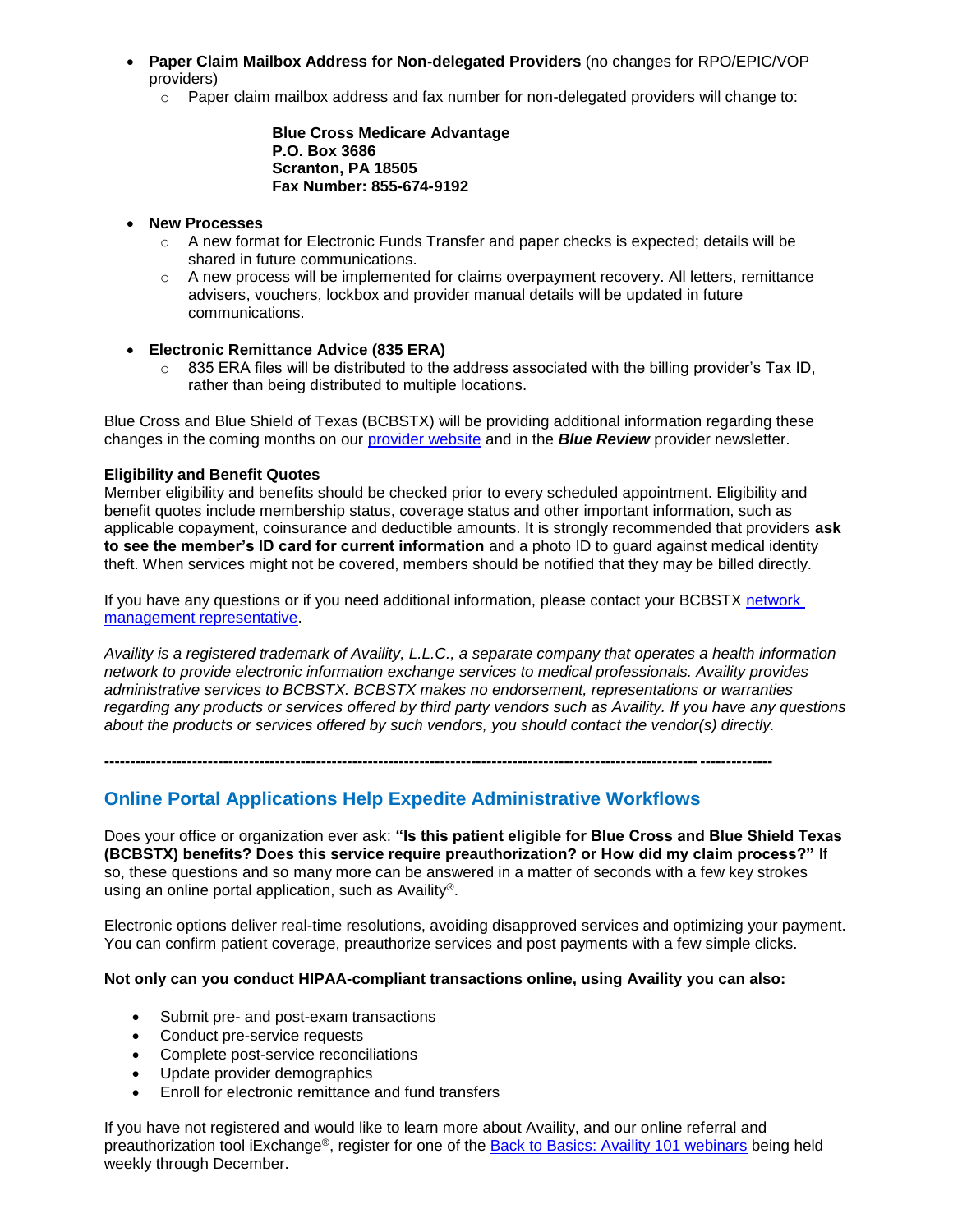Additionally, for more advanced training of online tools, email a Provider Education Consultant at [PECS@bcbstx.com.](mailto:PECS@bcbstx.com)

*Availity is a registered trademark of Availity, L.L.C., a separate company that operates a health information network to provide electronic information exchange services to medical professionals. Availity provides administrative services to BCBSTX. Aerial, iExchange and Medecision® are trademarks of Medecision, Inc., a separate company that offers collaborative health care management solutions for payers and providers. BCBSTX makes no endorsement, representations or warranties regarding any products or services offered by third party vendors such as Availity. If you have any questions about the products or services offered by such vendors, you should contact the vendor(s) directly.*

**---------------------------------------------------------------------------------------------------------------------------------**

### **Clinical Resources**

### **2017 Updates to the Blue Cross Medicare Advantage (PPO)SM and Blue Cross Medicare Advantage (HMO)SM Preauthorization Lists**

Blue Cross and Blue Shield of Texas (BCBSTX) has updated the list of procedures requiring preauthorization for our [Blue Cross Medicare Advantage \(PPO\)](http://www.bcbstx.com/provider/pdf/bma_preauth.pdf) and [Blue Cross Medicare Advantage](http://www.bcbstx.com/provider/pdf/bcma-preauth.pdf)  [\(HMO\)](http://www.bcbstx.com/provider/pdf/bcma-preauth.pdf) plans. Both updated preauthorization lists will be **effective Jan. 1, 2017**. If you are not participating in the Blue Cross Medicare Advantage (PPO) network or Blue Cross Medicare Advantage (HMO) network, disregard the information pertaining to that plan.

BCBSTX will require notification of inpatient admission for post stabilization care within one business day following treatment of an emergency medical condition. Failure to timely notify BCBSTX and obtain preapproval for further post-stabilization care services may result in denial of the claim(s) for such poststabilization care services, which cannot be billed to the member pursuant to your provider agreement with BCBSTX.

Additionally, when a Blue Cross Medicare Advantage (PPO) or Blue Cross Medicare Advantage (HMO) member arrives at the facility for an elective admission, providers should notify the BCBSTX Utilization Management Department in order to assist in patient care coordination.

The updated preauthorization lists are linked above. They are also located on Standards & Requirements tab[/General Reimbursement Information](http://www.bcbstx.com/provider/gri/index.html) area.

As a reminder, iExchange<sup>®</sup> – our automated referral and preauthorization tool – is available 24 hours a day, seven days a week (with the exception of every third Sunday of the month when the system is unavailable from 11 a.m. to 3 p.m. CT). iExchange is accessible to physicians, professional providers and facilities contracted with BCBSTX. For more information or to set up a new account, complete and submit the [iExchange online enrollment form](https://www.bcbstx.com/provider/tools/iexchange_index.html).

If you have any questions or if you need additional information, please contact your BCBSTX network [management representative](http://www.bcbstx.com/provider/contact_us.html)

**---------------------------------------------------------------------------------------------------------------------------------**

### **Notification for Inpatient Admission for Post-stabilization Care Required Within One Business Day for Blue Cross Medicare Advantage (PPO)SM and Blue Cross Medicare Advantage (HMO)SM Members**

**Effective Jan. 1, 2017**, Blue Cross and Blue Shield of Texas (BCBSTX) will require notification of inpatient admission for post-stabilization care within one business day following the treatment of an emergency medical condition. This requirement applies to Blue Cross Medicare Advantage (PPO) and Blue Cross Medicare Advantage (HMO) plans.

Post-stabilization notification of inpatient admissions allows BCBSTX to evaluate the appropriateness of the setting of care and other criteria for coverage purposes. It aids in early identification of members who may benefit from specialty programs available from BCBSTX, such as Case Management, Care Coordination and Early Intervention (CCEI), or Longitudinal Care Management (LCM).

Notification also allows BCBSTX to assist the member with discharge planning. **Failure to timely notify**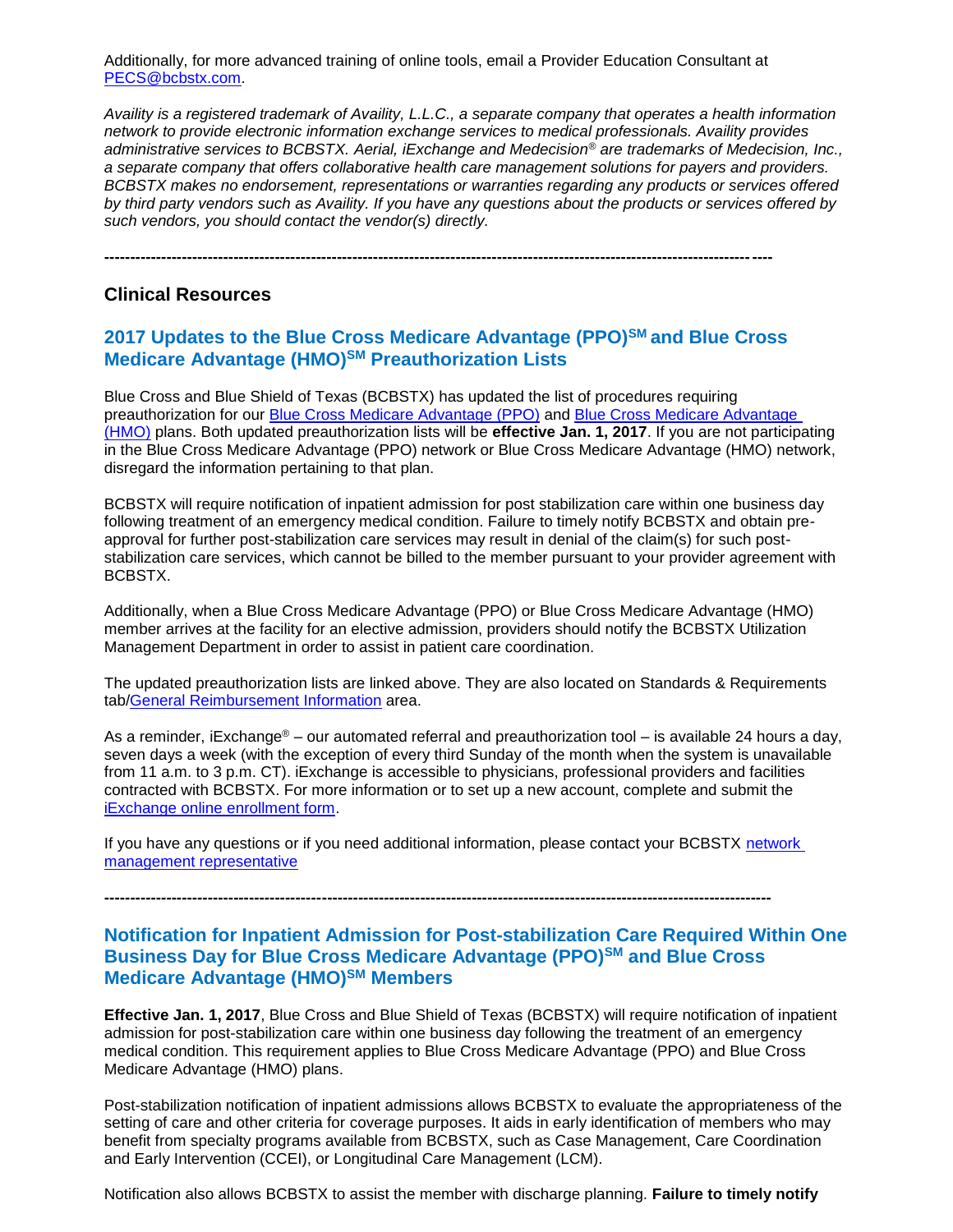**BCBSTX and obtain pre-approval for further post-stabilization care services may result in denial of the claim(s) for such post-stabilization care services**, **which cannot be billed to the member pursuant to your provider agreement with BCBSTX**. You can submit a notification for post stabilization care services through our secure provider portal via [iExchange](https://www.bcbstx.com/provider/tools/iexchange_index.html)®, or by phone, using the number on the member's ID card. Timely post stabilization notification of inpatient admission does not guarantee payment.

In the event of a claim denial that includes emergency care services, the provider can rebill the claim for the emergency services (including stabilization services), as well as post-stabilization care services for which BCBSTX may be financially responsible for possible re-adjudication by BCBSTX.

**---------------------------------------------------------------------------------------------------------------------------------**

### **Update to Blue Advantage HMOSM and Blue Advantage PlusSM HMO Preauthorization/Referral List – Preauthorization Required for Specific Outpatient Surgeries**

Effective Jan.1, 2017, there will be a requirement for a preauthorization for a designated list of surgical CPT codes if performed in an **outpatient hospital setting** for members enrolled in **Blue Advantage HMO or Blue Advantage Plus HMO**. Preauthorization for these services is processed through Medical Management Review, by calling the number on back of the member's ID card.

The updated **Blue Advantage HMO and Blue Advantage Plus HMO Preauthorization/Referral Requirements List** reflecting the applicable CPT codes is located in the [General Reimbursement](http://www.bcbstx.com/provider/gri)  [Information](http://www.bcbstx.com/provider/gri) section of the Standards and Requirements tab on our website.

### **At Blue Cross and Blue Shield of Texas (BCBSTX), we use preauthorization requirements to:**

- help make sure that the service or drug being requested is medically necessary and appropriate,
- follow up-to-date medical recommendations,
- make sure the most economical treatment is being used and not duplicated
- ensure the service is actually helping.

This is one of many things we are doing to make the health care system work better – focusing on improving health care delivery, as well as finding solutions to aid in reducing unnecessary health care costs for everyone. We want our members to receive the best health outcomes for all of the dollars spent on their care.

As noted on the preauthorization requirements list, you can use iExchange®, our automated referral and preauthorization tool for other applicable services. iExchange is available to physicians, professional providers and facilities that are contracted with BCBSTX, and is available 24 hours a day, seven days a week (with the exception of every third Sunday of the month when the system is unavailable from 11 a.m. to [3 p.m. CT\). For more information or to set up a new account, complete and submit the iExchange online](https://www.bcbstx.com/provider/tools/iexchange_index.html) enrollment form.

Member eligibility and benefits should be checked prior to every scheduled appointment. Eligibility and benefit quotes include membership status, coverage status and other important information, such as applicable copayment, coinsurance and deductible amounts. It is strongly recommended that providers **ask to see the member's ID card for current information** and a photo ID to guard against medical identity theft. When services might not be covered, members should be notified that they may be billed directly.

If you have any questions or if you need additional information, please contact your BCBSTX [network](http://www.bcbstx.com/provider/contact_us.html)  [management representative.](http://www.bcbstx.com/provider/contact_us.html)

**---------------------------------------------------------------------------------------------------------------------------------**

### **New Preauthorization Requirement for Applied Behavior Analysis for Blue Choice PPOSM Members**

Effective Jan. 1, 2017, there will be a preauthorization requirement for Applied Behavior Analysis (ABA) for the treatment of Autism Spectrum Disorder for **Blue Choice PPO** members. Preauthorization for these services is processed through a Behavioral Health Medical Management review, by calling the number on the back of the member's ID card.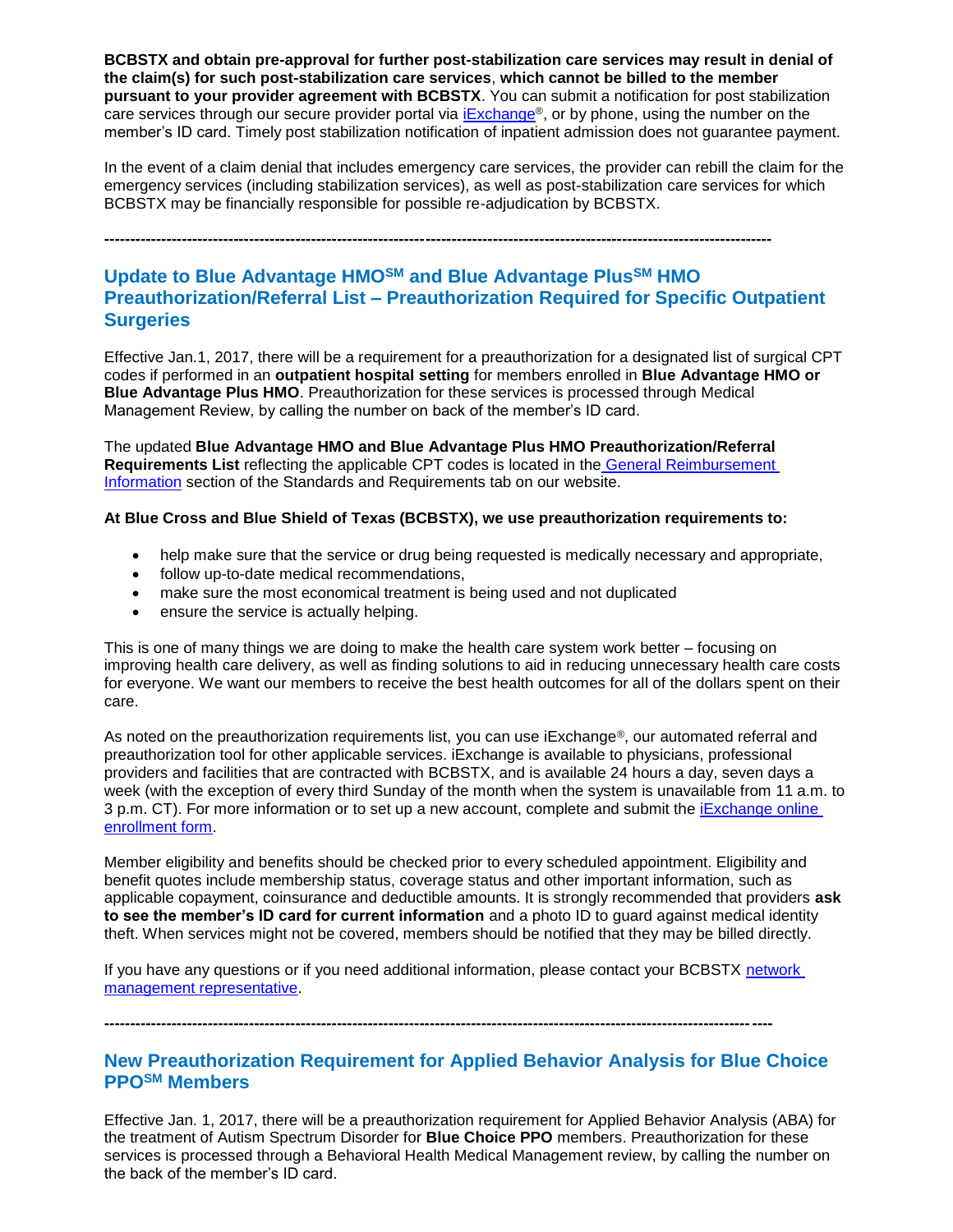The updated **Blue Choice PPO Preauthorization Requirements list** is located under [Standards &](http://www.bcbstx.com/provider/gri/)  [Requirements/General Reimbursement Information](http://www.bcbstx.com/provider/gri/) in the General Reimbursements page of our website.

At BCBSTX, we use preauthorization requirements to help make sure that the service or drug being requested is medically necessary and appropriate, follows up-to-date medical recommendations, is the most economical treatment, is not being duplicated and is actually helping.

This is one of many things we are doing to make the health care system work better – focusing on improving health care delivery, as well as finding solutions to aid in reducing unnecessary health care costs for everyone. We want our members to receive the best health outcomes for all of the dollars spent on their care.

### **Reminders:**

- The member must have an Autism Spectrum Disorder diagnosis from a qualified diagnostician.
- The ABA service provider must have the credentials necessary to conduct ABA services.
- An initial functional assessment, including a treatment plan that identifies any deficient skills and the appropriate interventions, must be completed.
- After the first authorization for ABA services, additional authorizations may require concurrent review to ensure the member continues to meet the medical necessity guidelines.
- iExchange<sup>®</sup> is not available for ABA preauthorization or behavioral health at this time, therefore please call the number on the back of the member's ID card for ABA preauthorization requests.

We will be providing additional information about ABA in the coming months on our provider website and in later issues of *Blue Review.* Be on the lookout for:

 **Preauthorization forms:** Diagnostic Physician/Specialist Evaluation, Provider Credentials Verification, Assessment Information and Initial Treatment Plan

### **Eligibility and Benefit Quotes**

Member eligibility and benefits should be checked prior to every scheduled appointment. Eligibility and benefit quotes include membership status, coverage status and other important information, such as applicable copayment, coinsurance and deductible amounts. It is strongly recommended that providers **ask to see the member's ID card for current information** and a photo ID to guard against medical identity theft. When services might not be covered, members should be notified that they may be billed directly.

If you have any questions or if you need additional information, please contact your BCBSTX network [management representative.](http://www.bcbstx.com/provider/contact_us.html)

**---------------------------------------------------------------------------------------------------------------------------------**

### **Coordination of Care Between Medical and Behavioral Health Providers**

Blue Cross and Blue Shield of Texas (BCBSTX) continually strives to promote coordination of member care between medical and behavioral health providers. We understand that communication between providers and their patients regarding the treatment and coordination of care can pose challenges.

### **Here are few resources available to you through BCBSTX:**

### **1. The Coordination of Care Form Available Online**

To provide assistance when coordinating care, BCBSTX has created a [Coordination](http://www.bcbstx.com/provider/pdf/bh_coordination_care.pdf) of Care form that is available online. This new form may help in communicating patient information, such as:

- To provide member treatment information **to** another treating provider
- To request member treatment information **from** another treating provider

It is important to note that a written release to share clinical information with members' medical providers must be obtained prior to the use of this form. BCBSTX recommends obtaining a written release prior to the onset of treatment.

If you are requesting member treatment information from another provider, it is recommended that the Patient Information and Referring Provider sections of the form be completed in order to expedite the care coordination process for the receiving provider.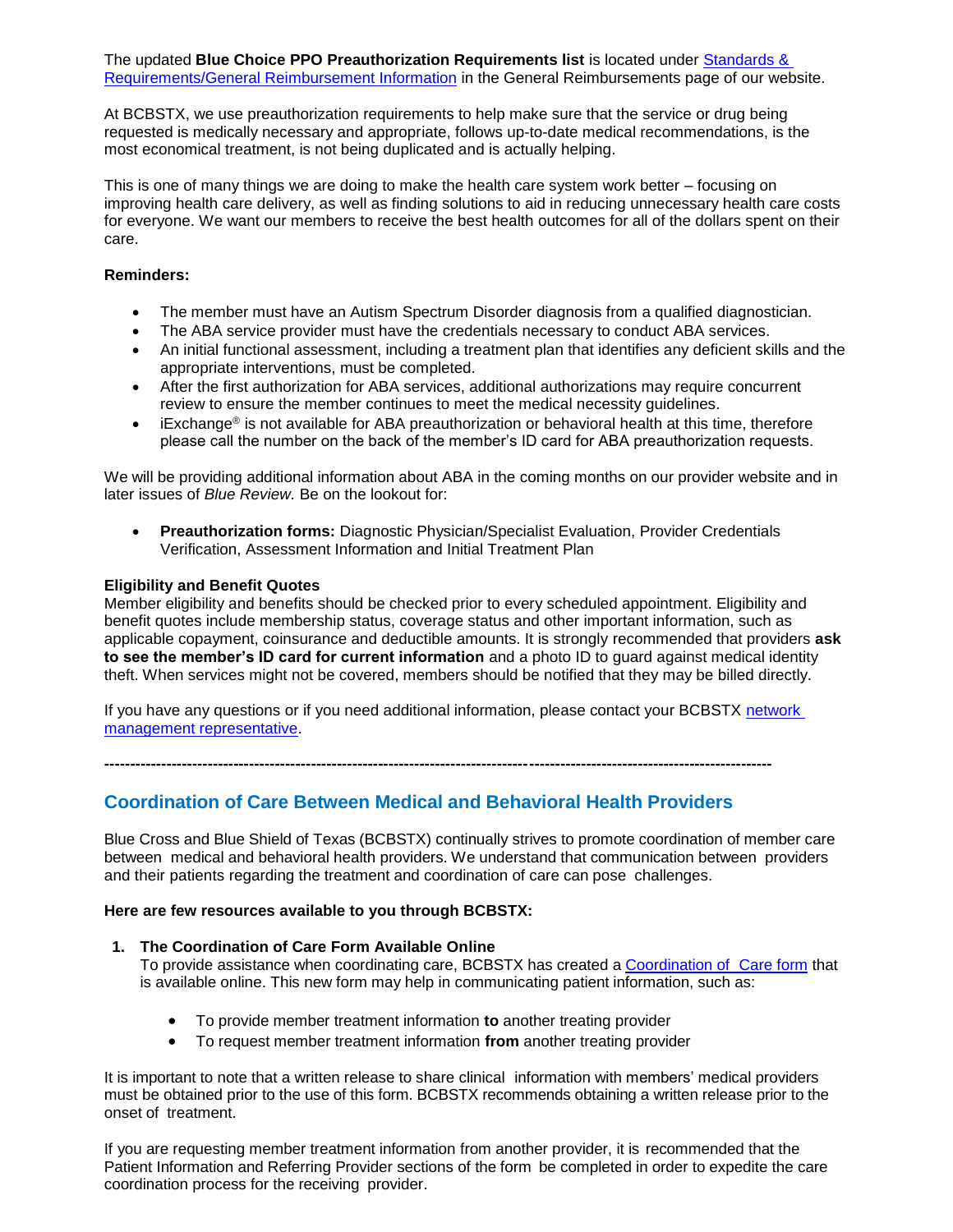### **2. If You Need Help Finding Behavioral Health Providers for Your Patients**

Call the number on the back of members' BCBSTX ID cards to receive assistance in finding outpatient providers or behavioral health facilities.

#### **3. Behavioral Health or Medical Case Management Services**

If you believe a patient has complex health needs and could benefit from additional support and resources from a clinician, you can make a referral to one of the BCBSTX Case Management programs by calling the number on the back of the member's BCBSTX ID card. Case Management can also provide you and the member with information about additional resources provided by their insurance plan.

**---------------------------------------------------------------------------------------------------------------------------------**

### **2015 Continuity and Coordination of Care Report Results, and Recommended Interventions**

Continuity and coordination of care is important to the care of members. Therefore, it is important that the Primary Care Physician (PCP) be kept informed of a member's condition and any treatment provided by specialist providers (SCP), ancillaries or other health care providers.

Blue Cross and Blue Shield Texas (BCBSTX) monitors the continuity and coordination of care between PCP and specialist providers across the health care network, at least annually. From 2014 Physician Office Review evaluations, opportunities were identified to improve communication between PCP and specialist consultations. The BCBSTX 2015 Provider Satisfaction Survey was modified to include questions related to continuity and coordination of care in order to better analyze strengths and opportunities.

### **Specific questions were added to the following areas:**

- Referral to an ophthalmologist or optometrist for patients requiring a diabetic eye exam and receiving results
- Timely discharge summary data for patients who have been hospitalized is provided to practitioners and includes medication administration instructions

The audits from the Physician Office Review Program had high scores related to continuity and coordination of care. One consideration from the evaluation is that offices were randomly selected without knowledge of patients that required continuity and coordination services from other providers. This resulted in very small denominator of records to assess for continuity and coordination of care. Recommendation for future studies is that the methodology should be evaluated in order to generate a sample of members in need of continuity and coordination of care.

### **In the 2015 Provider Satisfaction Survey the following items scored less than the target of 85 percent:**

- Receiving eye exam results from eye care professionals
- Receiving summary information after inpatient discharge
- Overall satisfaction with continuity of care

| <b>Survey Question</b>                                                                                                                 | Goal | <b>BCBSTX 2015 Score</b> |
|----------------------------------------------------------------------------------------------------------------------------------------|------|--------------------------|
| 33. Do ophthalmologists and optometrists inform you of<br>their findings after seeing patients you referred for diabetes<br>eye exams? |      | <b>77%</b>               |
| 34. When your patients are admitted to a hospital, are you<br>sent summary information after the discharge?                            |      | 72%                      |
| 35. When you receive hospital discharge information, does<br>it reach your office within five business days?                           | 85%  | 80%                      |
| 36. When you receive hospital discharge information, does<br>it contain adequate information about medications at<br>discharge?        |      | 88%                      |
| 40. Overall Satisfaction with Continuity of Care                                                                                       |      | 76%                      |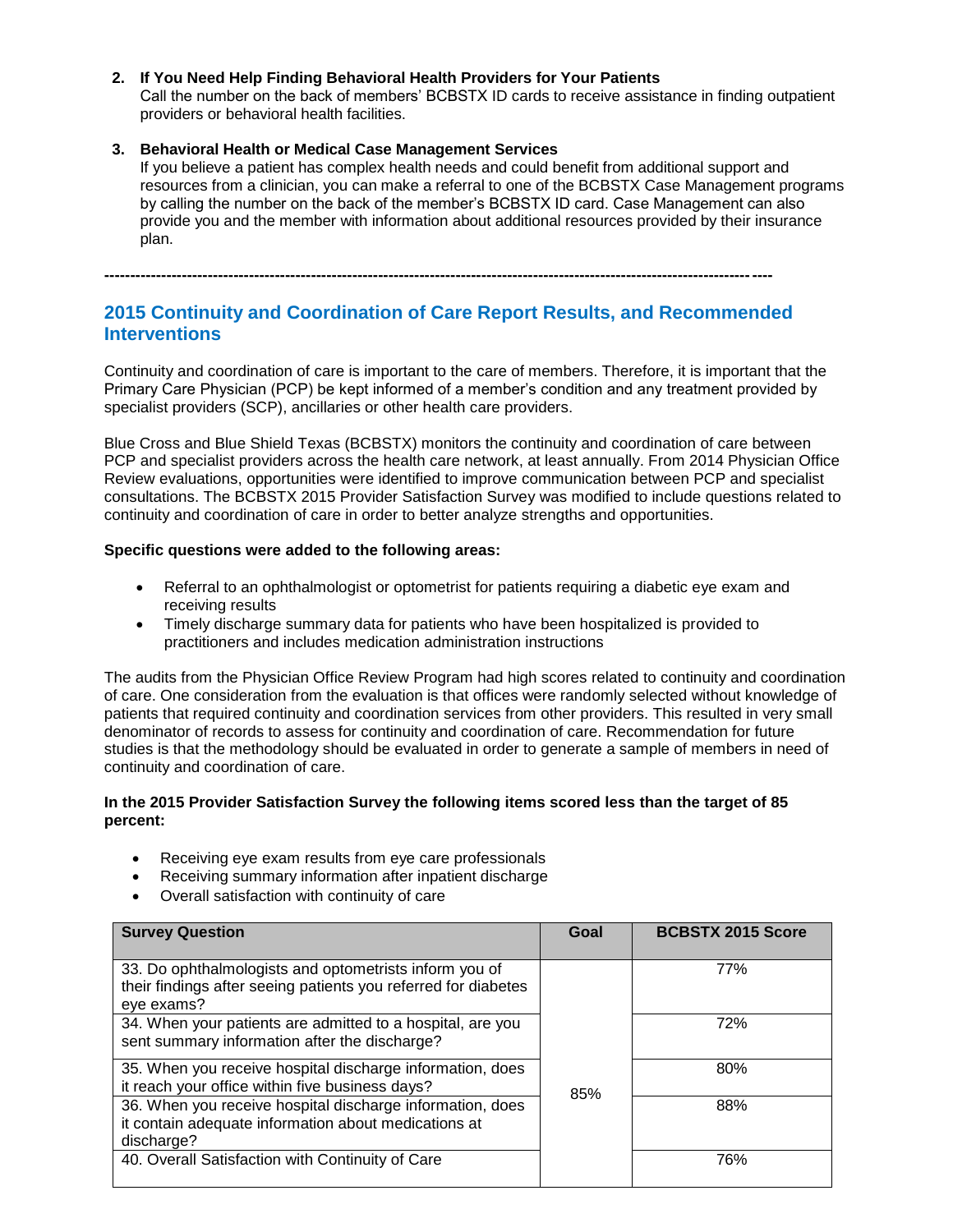The findings of this survey recognize the barriers to care that impact continuity-of-care coordination and BCBSTX's HEDIS rates. The possibilities for improvements were identified to remove barriers impacting continuity and coordination of care.

### **To support continuity and coordination of care, BCBSTX is recommending the following interventions:**

- 1. Specialists should provide a report to the Primary Care Physician summarizing the member's visit, the services provided and recommended follow-up treatment or needs.
- 2. Hospitals provide timely discharge summary reports to primary care physicians that include a synopsis of the stay, treatment or procedures done, follow-up needs and a list of discharge medications.

Please contact Quality Improvement Programs at 800-863-9798 with questions or comments.

**---------------------------------------------------------------------------------------------------------------------------------**

### **Pharmacy Program**

### **Pharmacy Program Updates: Quarterly Pharmacy Changes Effective Oct. 1, 2016**

### **Drug List (Formulary) Changes**

Based on the availability of new prescription medications and the Prime's National Pharmacy and Therapeutics Committee's review of changes in the pharmaceuticals market, some revisions were made to the Blue Cross and Blue Shield of Texas (BCBSTX) **Standard drug list** and **Generics Plus drug list** that became effective on Oct. 1, 2016.

### **Brand Medications Added to the Standard and Generics Plus Drug Lists, Effective Oct. 1, 2016:**

| Preferred Brand <sup>1</sup> | <b>Drug Class/Condition Used for</b> |
|------------------------------|--------------------------------------|
| Afstyla                      | Hemophilia                           |

### **Brand Medications Added to the Standard Drug List, Effective Oct. 1, 2016:**

| <b>Preferred Brand</b> <sup>1</sup> | <b>Drug Class/Condition Used for</b> |
|-------------------------------------|--------------------------------------|
| Impavido                            | Leishmaniasis                        |
| Velphoro                            | Anemia                               |

### **Utilization Management Program Changes**

Effective July 1, 2016, the Hetlioz Prior Authorization (PA) program changed its name to: Circadian Rhythm Disorders. All targeted medications and program criteria remained the same. Also, the Kalydeco (Cystic Fibrosis) specialty PA program officially changed its name to: Cystic Fibrosis.

Effective Oct. 1, 2016, several targeted medications were added to the current PA program for select members on standard pharmacy benefit plans.

### **Targeted drugs added to current pharmacy PA standard programs, effective Oct. 1, 2016:**

| <b>Drug Category</b>            | Targeted Medication(s) <sup>1, 2</sup>                                           |
|---------------------------------|----------------------------------------------------------------------------------|
| <b>Therapeutic Alternatives</b> | Cardizem CD, Evzio*, Kazano, Lidocaine<br>patch/ointment, Nesina, Oseni, Sitavig |

Targeted mailings were sent to select members affected by PA program changes. For the most up-to-date drug list and list of drug dispensing limits, visit the Pharmacy Program section of our website at [bcbstx.com/provider.](http://www.bcbstx.com/provider/pharmacy/quantity_time.html)

*<sup>1</sup>Third party brand names are the property of their respective owners.*

*<sup>2</sup>These lists are not all inclusive. Other medications may be available in this drug class.*

*\*Due to Substance Abuse Parity, some members may not need to submit a PA request for Evzio to be considered for coverage.*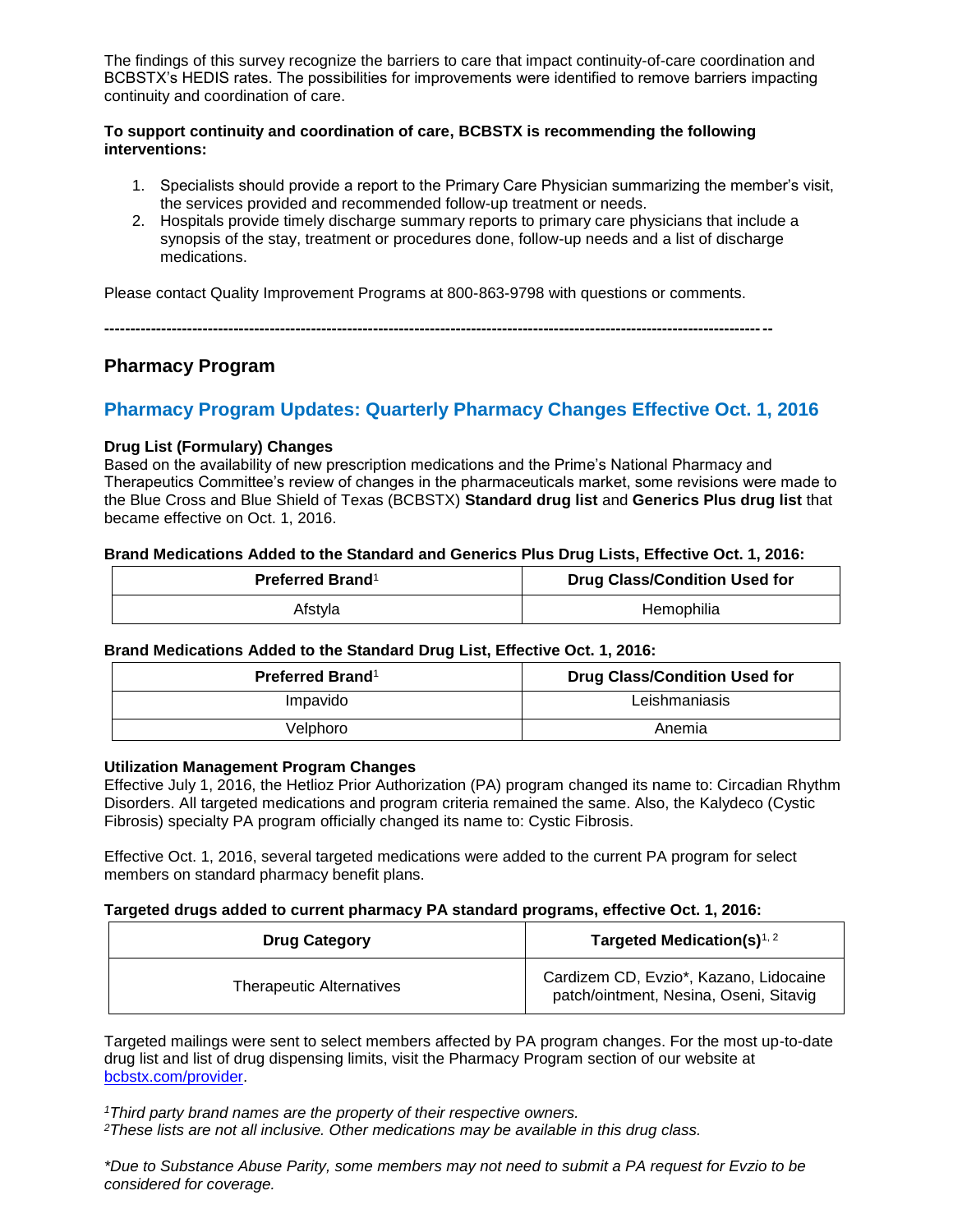*Prime Therapeutics LLC is a pharmacy benefit management company. BCBSTX contracts with Prime to provide pharmacy benefit management, prescription home delivery and specialty pharmacy services. BCBSTX, as well as several independent Blue Cross and Blue Shield Plans, has an ownership interest in Prime.*

*The information mentioned here is for informational purposes only and is not a substitute for the independent medical judgment of a physician. Physicians are to exercise their own medical judgment. Pharmacy benefits and limits are subject to the terms set forth in the member's certificate of coverage, which may vary from the limits set forth above. The listing of any particular drug or classification of drugs is not a guarantee of benefits. Members should refer to their certificate of coverage for more details, including benefits, limitations and exclusions. Regardless of benefits, the final decision about any medication is between the member and their health care provider.*

### **Updates to the Diabetes Blood Glucose Meter Program**

BCBSTX offers certain blood glucose meters to members with diabetes at no additional charge to help them manage their condition. (Note: Members are limited to one glucose meter per year.) However, effective Oct. 1, 2016, there are changes to the types of products offered, as well as how members can obtain one of these meters. Please share this updated information with your patients by directing them to [information on](http://www.bcbstx.com/member/prescription-drug-plan-information/resources)  [the program](http://www.bcbstx.com/member/prescription-drug-plan-information/resources) on our website. Or, you can provide them the [member flier](http://www.bcbstx.com/pdf/rx/glucose-meter-offer-tx.pdf) (PDF).

**---------------------------------------------------------------------------------------------------------------------------------**

**---------------------------------------------------------------------------------------------------------------------------------**

### **Reminder: Pharmacy Benefit Tips**

For Blue Cross and Blue Shield of Texas (BCBSTX) members with prescription drug benefits administered by Prime Therapeutics®, BCBSTX employs a number of industry-standard management strategies to ensure appropriate utilization of prescription drugs. These strategies can include formulary management, benefit design modeling, specialty pharmacy benefits, and clinical programs, among others. You can help us achieve these goals by:

### **1. Prescribing Drugs Listed on the Formulary**

The BCBSTX formularies are provided as a guide to help in the selection of cost-effective drug therapy. Every major drug class is covered, although many of the formularies cover most generics and fewer brand name drugs. The lists also provide members with criteria for how drugs are selected, coverage considerations and dispensing limits. While these drug lists are a tool to help members maximize their prescription drug benefits, the final decision about what medications should be prescribed is between the health care provider and the patient.

BCBSTX formularies are regularly updated and can be found under [Pharmacy Program](http://www.bcbstx.com/provider/pharmacy/index.html) on the BCBSTX provider website.

**Note:** For members with Medicare Part D or Medicaid coverage, the drug lists can be found on the plan's website:

- Blue Cross MedicareRx (PDP)<sup>SM</sup>: [bcbstx.com/medicare/part\\_d\\_druglist.html](http://www.bcbstx.com/medicare/part_d_druglist.html)
- Blue Cross Medicare Advantage (HMO)<sup>SM</sup> and (PPO)<sup>SM</sup>: [bcbstx.com/medicare/mapd\\_drug\\_coverage.html](http://www.bcbstx.com/medicare/mapd_drug_coverage.html)
- Blue Cross Medicare Advantage Dual Care (HMO SNP)SM: [bcbstx.com/medicare/snp\\_drug\\_coverage.html](http://www.bcbstx.com/medicare/snp_drug_coverage.html)
- Texas STAR: [bcbstx.com/star/prescription-drugs/drug-coverage](http://www.bcbstx.com/star/prescription-drugs/drug-coverage)
- Texas CHIP: [bcbstx.com/chip/prescription-drugs/drug-coverage](http://www.bcbstx.com/chip/prescription-drugs/drug-coverage)

### **2. Reminding Patients of Covered Preventive Medications**

Many BCBSTX health plans include coverage at no cost to the member for certain prescription drugs, women's contraceptive products and over-the-counter (OTC) medicines used for preventive care services<sup>\*</sup>

- ACA \$0 Preventive Drug List: [bcbstx.com/pdf/rx/rx-aca-prev-list-tx.pdf](http://www.bcbstx.com/pdf/rx/rx-aca-prev-list-tx.pdf)
- Women's Contraceptive Coverage List: [bcbstx.com/pdf/rx/contraceptive-list-tx.pdf](http://www.bcbstx.com/pdf/rx/contraceptive-list-tx.pdf)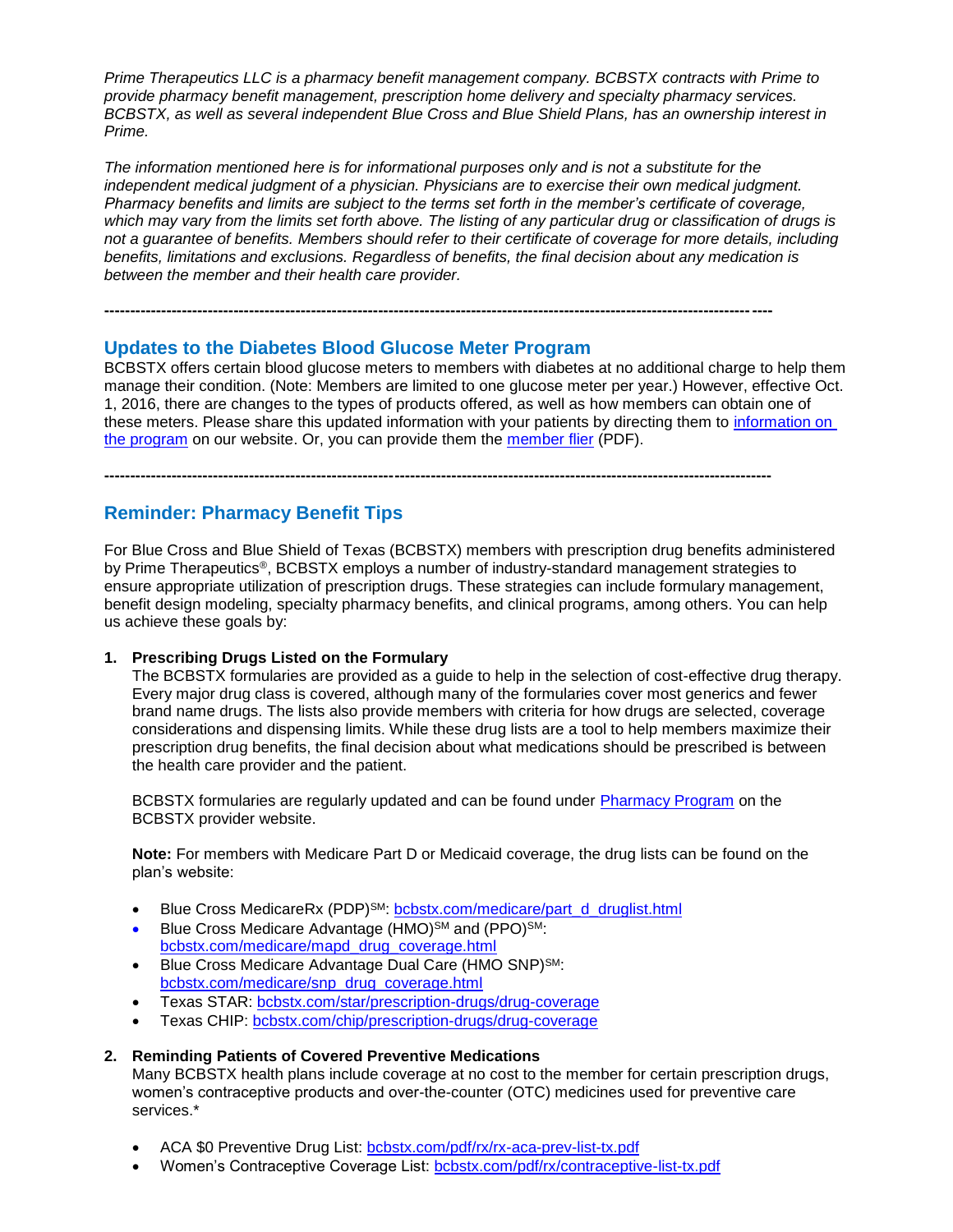*\*Not available for all plans. Members should call the customer service number on their ID card to help determine what benefits may be available, including any requirements, limitations or exclusions that apply. Please refer to the member's certificate of coverage.*

### **3. Submitting Necessary Prior Authorization Requests**

For some medications, the member's plan may require certain criteria to be met before prescription drug coverage may be approved. You will need to complete the necessary prior authorization request and submit it to BCBSTX. More information about these requirements can be found under [Pharmacy](http://www.bcbstx.com/provider/pharmacy/index.html)  [Program](http://www.bcbstx.com/provider/pharmacy/index.html) on the BCBSTX provider website.

### **4. Assisting Members with Formulary Exceptions**

If the medication you wish to prescribe is not on your patient's drug or the preventive care lists, a formulary exception can be requested. You can call the customer service number on the member's ID card to start the process, or complete the online form at: [myprime.com/en/coverage-exception](http://www.myprime.com/en/coverage-exception-form.html)[form.html.](http://www.myprime.com/en/coverage-exception-form.html)

Visit the [Pharmacy Program](http://www.bcbstx.com/provider/pharmacy/index.html) section of our website for more information.

*Prime Therapeutics, LLC, is a pharmacy benefit management company. BCBSTX contracts with Prime to provide pharmacy benefit management, prescription home delivery and specialty pharmacy services. BCBSTX, as well as several independent Blue Cross and Blue Shield Plans, has an ownership interest in Prime.* 

*The information mentioned here is for informational purposes only and is not a substitute for the independent medical judgment of a physician. Physicians are to exercise their own medical judgment. Pharmacy benefits and limits are subject to the terms set forth in the member's certificate of coverage which may vary from the limits set forth above. The listing of any particular drug or classification of drugs is not a guarantee of benefits. Members should refer to their certificate of coverage for more details, including benefits, limitations and exclusions. Regardless of benefits, the final decision about any medication is between the member and their health care provider.*

**---------------------------------------------------------------------------------------------------------------------------------**

### **Standards & Requirements**

### **eviCore to Pre-certify Outpatient Molecular and Genomic Testing, and Outpatient Radiation Therapy**

Blue Cross and Blue Shield of Texas (BCBSTX) has contracted with eviCore healthcare (eviCore), an independent specialty medical benefits management company, to provide Utilization Management services for new preauthorization requirements that are outlined below.

Providers should contact **eviCore** to request preauthorization for **Blue Advantage HMOSM** and **Blue Advantage PlusSM HMO** members for services rendered on and after **Oct. 3, 2016**, for:

- Outpatient molecular and genomic testing
- Outpatient radiation therapy

You can reach [eviCore](http://www.evicore.com/) toll-free at 855-252-1117. Access to eviCore healthcare's preauthorization call center is available from 7 a.m. to 7 p.m. Monday through Friday.

The **Blue Advantage HMO** and **Blue Advantage Plus HMO Preauthorization/Referral Requirements** list has been updated to include the **services listed above that require preauthorization through eviCore, for dates of service beginning Oct. 3, 2016**. The preauthorization list is located under [Standards &](http://www.bcbstx.com/provider/gri/index.html)  [Requirements/General Reimbursements](http://www.bcbstx.com/provider/gri/index.html) on the [BCBSTX provider website.](http://www.bcbstx.com/provider/) Services performed without authorization may be denied for payment, and you may not seek reimbursement from members.

For all other services that require a referral and/or preauthorization, as noted on the Preauthorization/Referral Requirements list, you will continue to use iExchange®. iExchange is accessible to physicians, professional providers and facilities contracted with BCBSTX. For more information or to set up a new iExchange account, please visit [Getting Started with iExchange](https://www.bcbstx.com/provider/tools/iexchange_index.html).

BCBSTX and eviCore will be providing additional information in the coming weeks on the provider website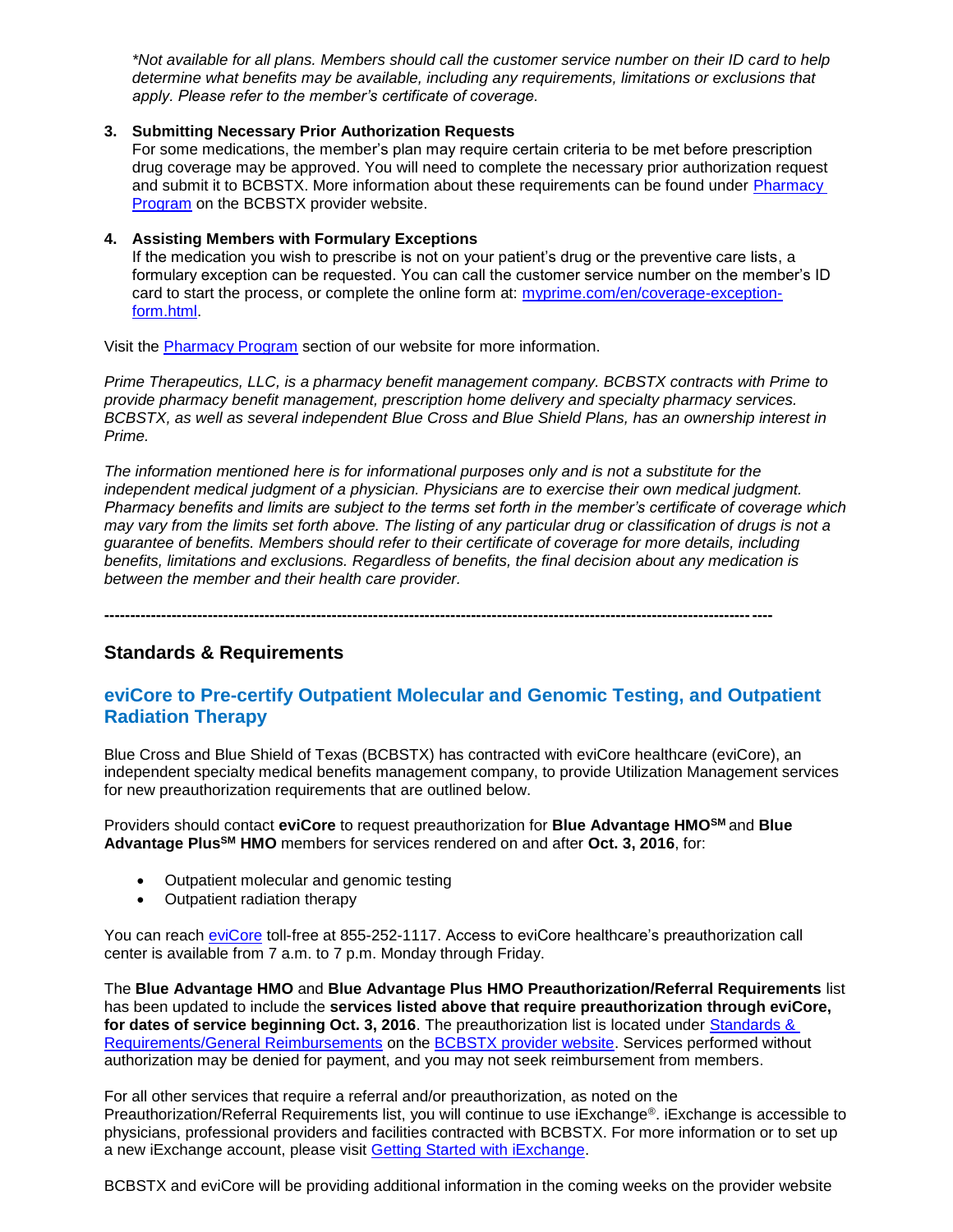and in *Blue Review*, including:

- Training opportunities and webinars
- How to register with eviCore on their website

Refer to [eviCore Preauthorization Program](http://www.bcbstx.com/provider/clinical/evicore.html) for more information. You may also contact your Network [Management consultant](http://www.bcbstx.com/provider/contact_us.html) for more information.

**---------------------------------------------------------------------------------------------------------------------------------**

### **Annual Medical Record Data Collection for Quality Reporting begins Feb. 1, 2017**

Blue Cross and Blue Shield of Texas (BCBSTX) collects performance data using specifications published by the National Committee for Quality Assurance (NCQA) for Healthcare Effectiveness Data and Information Set (HEDIS) and by the U.S. Department of Health and Human Services (HHS) for the Quality Rating System (QRS).

HEDIS is the most widely used and nationally accepted effectiveness of care measurement available and HHS requires reporting of QRS measures. These activities are considered health care operations under the Health Information Portability and Accountability Act (HIPAA) Privacy Rule and patient authorization for release of information is not required. Additionally, Texas state law (Chapter 108 of the Texas Health and Safety Code) requires Health Maintenance Organizations (HMO) in Texas to report HEDIS data by service area to the Department of State Health Services (DSHS) on an annual basis.

To meet these requirements, BCBSTX will be collecting medical records using internal resources and leveraging independently contracted third-party vendor, CIOX. If you receive a request for medical records, we encourage you to reply within 3 to 5 business days. Cooperation with the collection of HEDIS data or any quality improvement activities are required under providers' contractual obligation at no cost to BCBSTX or as stated within the provider's individual contract.

A BCBSTX representative or a representative from CIOX may be contacting your office or facility anytime between December 2016 to February 2017 to identify a key contact person, and to ascertain which data collection method your office or facility prefers (fax, secure email or on-site). Appointments for on-site visits will be scheduled with your staff, if applicable. You will then receive a letter outlining the information that is being requested, and the medical record request list with members' names and the identified measures that will be reviewed.

If you have any questions about medical record requests, please contact a BCBSTX representative at the phone number listed on your provider letter.

*HEDIS is a registered trademark of NCQA.*

*CIOX is an independent third party vendor that is solely responsible for the products or services they offer. BCBSNM makes no endorsement, representations or warranties regarding any products or services offered by independent third party vendors. If you have any questions regarding the services they offer, you should contact the vendor directly.*

**---------------------------------------------------------------------------------------------------------------------------------**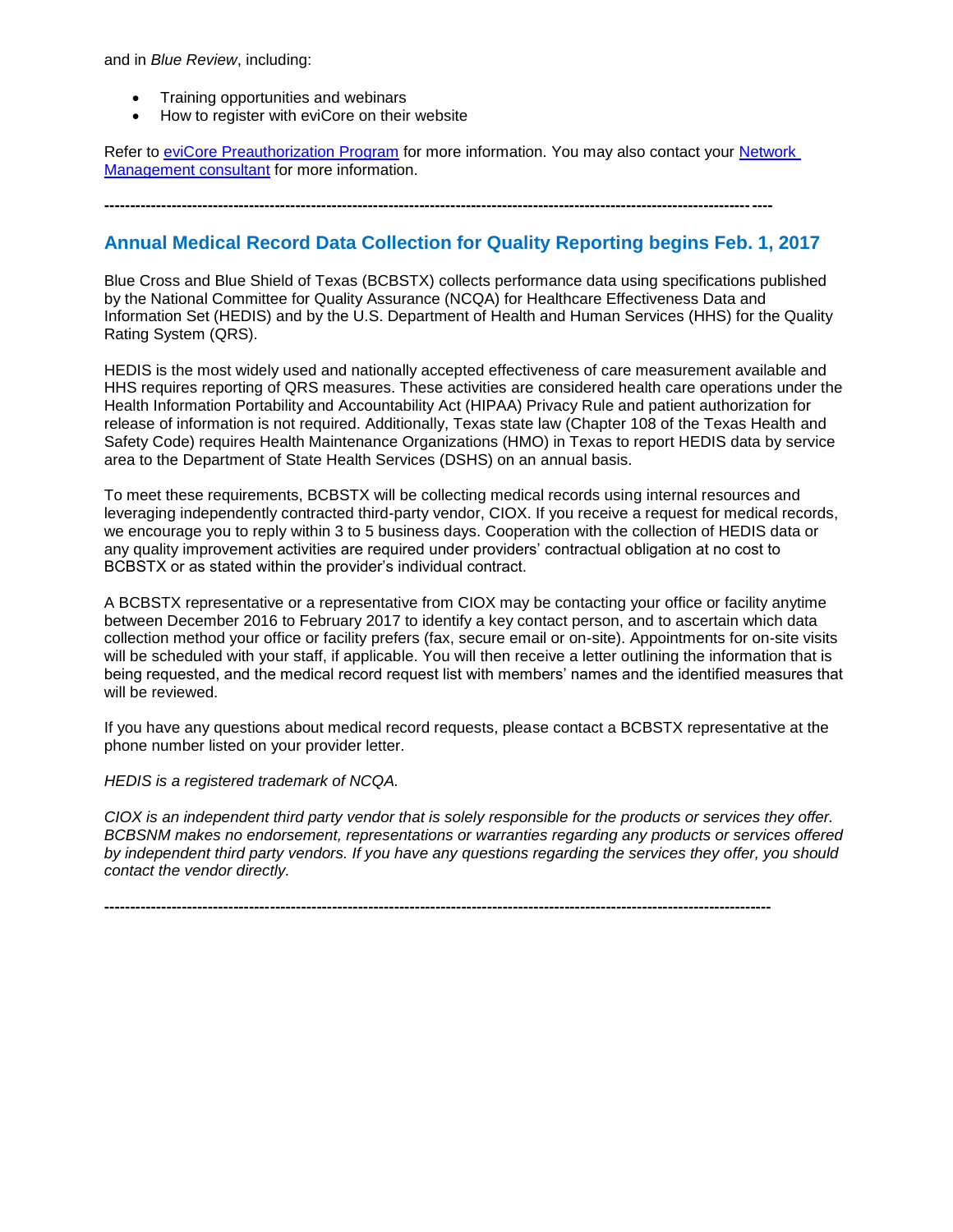### **Announcing a New Change for Rehabilitative and Habilitative Services for Members Enrolled in QHPs under the Affordable Care Act**

Effective Jan. 1, 2017, Blue Cross and Blue Shield of Texas (BCBSTX) will implement a change for rehabilitative and habilitative services that are essential health benefits (EHB) and billed by Physical Therapy, Speech Therapy and Occupational Therapy providers, as well as any other providers that may bill for these services. This new change applies to **Blue Advantage HMOSM**, **Blue Advantage PlusSM HMO**  and **Blue Choice PPOSM** members enrolled in qualified health plans under the Affordable Care Act.

**Note:** This change only includes the above products; it does not apply to other BCBSTX plans.

The change impacts visit limits for rehabilitative and habiliatitve services and devices. Each rendered service should be billed separately since these plans provide coverage for 35 visits per calendar year each for habiliatitve services and for rehabilitative services. As a result of this change, only claims for habilitative services should be submitted with a **CPT modifier of SZ**. This modifier will be used to identify applicable procedures as habilitative for claims adjudication. This requirement does not impact how rehabilitative services are currently billed.

### **Reminders**

- Habilitative services are health care services and devices that help a person keep, learn or improve skills, and assist with functioning for daily living. These services could include devices that are provided for a person to attain, maintain or prevent deterioration of a skill or function never learned or acquired due to a disabling condition. Examples include therapy for a child who is not walking or talking at the expected age. These services may include physical and occupational therapy, speechlanguage pathology and other services for people with disabilities in a variety of inpatient and/or outpatient settings.
- Rehabilitative services that include devices are provided to help a person regain, maintain or prevent deterioration of a skill or function that has been acquired, but then lost or impaired due to illness, injury or a disabling condition.
- When submitting claims for habilitative services, please submit procedure codes with a **CPT** modifier of **SZ**. Refer to your applicable billing policies and procedures for more information regarding applicable rehabilitative and habilitative procedure codes.

Member eligibility and benefits should be checked prior to every scheduled appointment. Eligibility and benefit quotes include membership status, coverage status and other important information, such as applicable copayment, coinsurance and deductible amounts. It is strongly recommended that providers **ask to see the member's ID card for current information** and a photo ID to guard against medical identity theft. When services might not be covered, members should be notified that they may be billed directly.

If you have any questions or if you need additional information, please contact your [Network Management](http://www.bcbstx.com/provider/contact_us.html)  [Representative.](http://www.bcbstx.com/provider/contact_us.html) 

**---------------------------------------------------------------------------------------------------------------------------------**

### **Reminder: Medicare Marketing Guidelines for Providers – Rerun from September. No changes.**

The 2017 Centers for Medicare & Medicaid Services (CMS) Annual Election Period for beneficiaries is fast approaching. For those providers who have contracted with Blue Cross and Blue Shield of Texas (BCBSTX) to provide services to our Blue Cross Medicare Advantage (HMO)<sup>SM</sup> or Blue Cross Medicare Advantage  $(PPO)$ <sup>SM</sup> members, it's important to keep in mind the rules established by CMS when marketing to potential new members.

You may not be planning specific marketing activities, but what if a patient asks for information or advice? **Remaining neutral when assisting with enrollment decisions is essential.** See below for a partial listing of additional "Dos" and "Don'ts" for contracted providers, as specified within the CMS Medicare Marketing Guidelines (MMG) for contract year 2017 (excerpted from the section on Provider-based Activities):

| DO: |                                                                                                                                       | DON'T:                                  |
|-----|---------------------------------------------------------------------------------------------------------------------------------------|-----------------------------------------|
|     | Provide the names of Plans/Part D sponsors<br>with which [you] contract and/or participate<br>(see MMG section 70.11.2 for additional | Accept Medicare enrollment applications |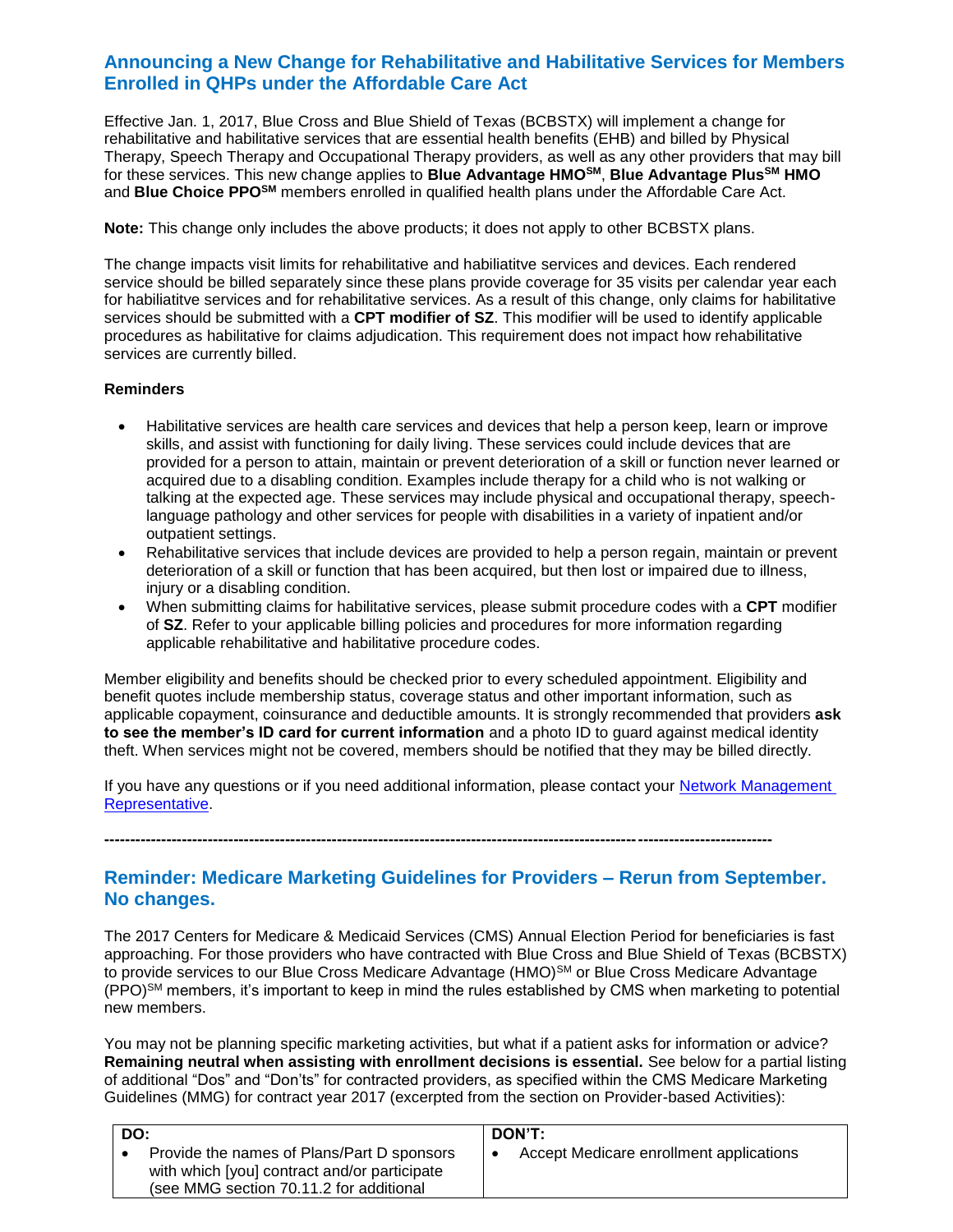| information on provider affiliation)<br>Provide information and assistance in applying<br>for the LIS*                                                                                                                                      | Make phone calls or direct, urge or attempt to<br>persuade beneficiaries to enroll in a specific<br>plan based on financial or any other interests<br>of the provider |  |
|---------------------------------------------------------------------------------------------------------------------------------------------------------------------------------------------------------------------------------------------|-----------------------------------------------------------------------------------------------------------------------------------------------------------------------|--|
| Make available and/or distribute plan<br>marketing materials in common areas                                                                                                                                                                | Mail marketing materials on behalf of<br>Plans/Part D Sponsors                                                                                                        |  |
| Refer [your] patients to other sources of<br>information, such as SHIPs** plan marketing<br>representatives, [the] State Medicaid Office,<br>local Social Security Office, CMS' website at<br>medicare.gov or 800-MEDICARE                  | Offer inducements (e.g., free health<br>screenings, cash, etc.) to persuade<br>beneficiaries to enroll in a particular plan or<br>organization                        |  |
| Share information with patients from CMS'<br>website, including the 'Medicare and You'<br>Handbook or 'Medicare Options Compare'<br>(from medicare.gov), or other documents that<br>were written by or previously approved by<br><b>CMS</b> | Accept compensation directly or indirectly<br>from the plan for enrollment activities<br>Distribute materials/applications within an<br>exam room setting             |  |

The above list provides just a sampling of important points for your convenience. For a more in-depth review of the guidelines that are applicable to providers, please refer to the [Provider Medicare Marketing](http://www.bcbstx.com/provider/pdf/medicare_marketing_guidelines.pdf)  [Guidelines](http://www.bcbstx.com/provider/pdf/medicare_marketing_guidelines.pdf) excerpt.

If you have questions about these guidelines or are planning marketing activities, please refer to the [Managed Care Marketing](https://www.cms.gov/Medicare/Health-Plans/ManagedCareMarketing/index.html) page on CMS' website.

\*LIS refers to low-income subsidy

\*\*SHIPs are Senior Health Insurance Assistance Programs

*This material is provided for informational purposes only and is not the provision of legal advice. If you have any legal questions with respect to CMS rules or regulations, you should seek the advice of legal counsel.* 

### **Education & Reference**

### **Reminder: iExchange® Now Accepts Electronic Medical Record Attachments – Rerun from September. No changes.**

**---------------------------------------------------------------------------------------------------------------------------------**

Blue Cross and Blue Shield Texas (BCBSTX) is pleased to announce that enhancements have been made to iExchange, our online tool that supports online benefit preauthorization requests for inpatient admissions, medical, behavioral health and clinical pharmacy services. Effective Sept. 1, 2016, iExchange now accepts electronic medical record attachments when necessary in support of benefit preauthorization requests. Electronic medical record documentation may also be submitted via iExchange for predetermination of benefit requests. With these enhancements, iExchange offers providers and facilities a secure, online alternative to faxing their patients' protected health information.

**Join us for an iExchange webinar!** Do you have questions? Would you like training on how to use iExchange? We welcome the opportunity to share more information about iExchange with you and your staff. Our webinars spotlight recent enhancements, as well as navigation tips and key features of the online tool. For iExchange webinar dates, times and online registration, visit [iExchange](http://www.bcbstx.com/provider/tools/iexchange_index.html) on BCBSTX's provider website.

**Not enrolled for iExchange? Sign up now.** iExchange is accessible to independently contracted physicians, professional providers, facility and ancillary providers who are participating in the various health benefit products offered by BCBSTX. For details and to sign up online, refer to [iExchange](https://www.bcbstx.com/provider/tools/iexchange_index.html) on BCBSTX's provider website.

As a reminder, it is important to check eligibility and benefits prior to rendering services. This step will help you determine if benefit preauthorization is required for a particular member. For additional information,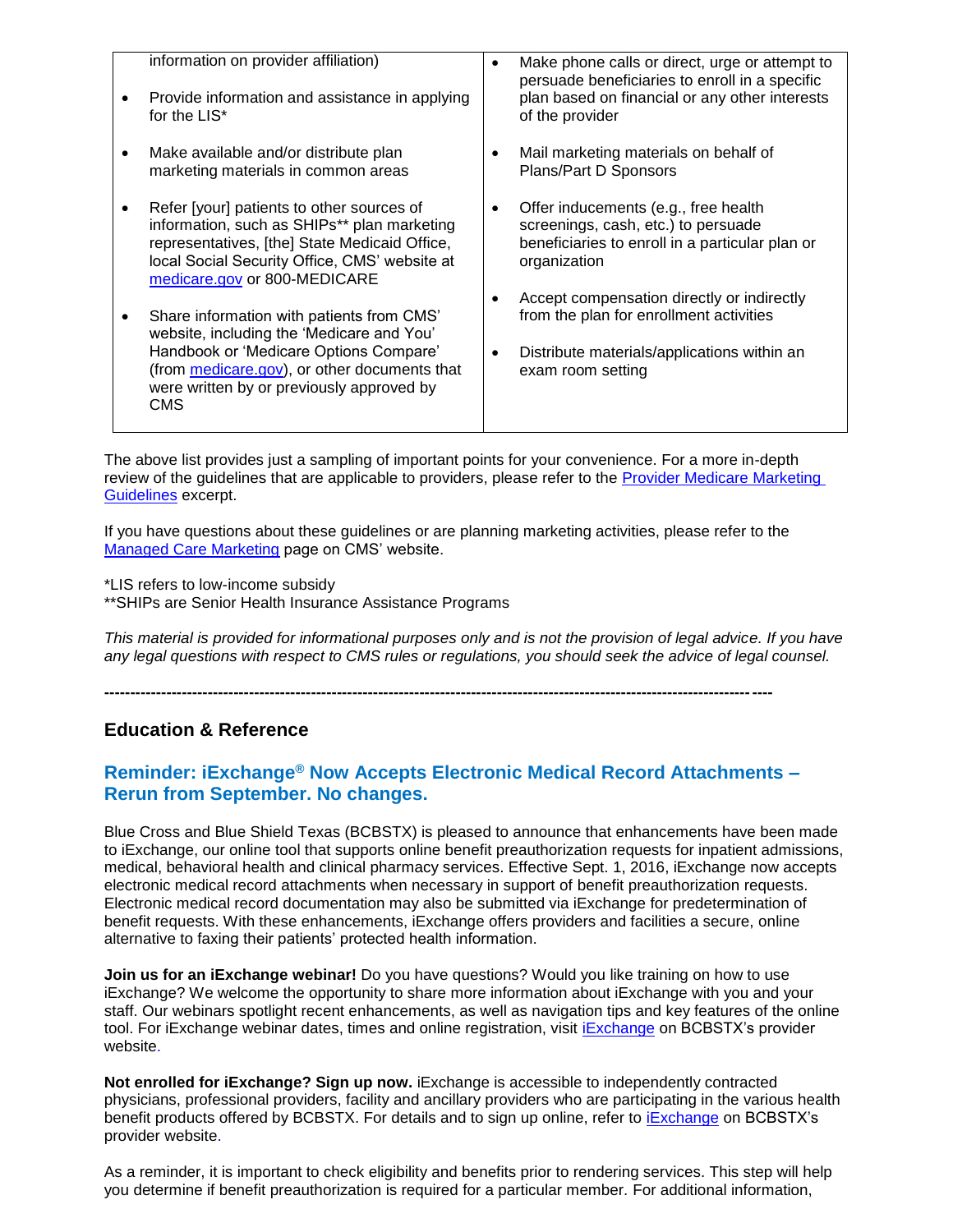such as definiti[on](http://www.bcbstx.com/provider)s and links to helpful resources, refer to the **Eligibility and Benefits section on BCBSTX's** provider website.

*Please note that verification of eligibility and benefits, and/or the fact that a service or treatment has been preauthorized or predetermined for benefits is not a guarantee of payment. Benefits will be determined once a claim is received and will be based upon, among other things, the member's eligibility and the terms of the member's certificate of coverage applicable on the date services were rendered. If you have questions, contact the number on the member's ID card.*

### **Health & Wellness**

### **New Health of America Report Links C-Section Rates to Where Members Live**

**---------------------------------------------------------------------------------------------------------------------------------**

The rates of babies delivered by cesarean section (C-section) varies widely by geographic location, indicating that where a mother lives has a significant impact on how she will give birth, according to the newest Health of America Report by the Blue Cross and Blue Shield Association (BCBSA). The study, Cesarean Birth Trends: Where You Live Significantly Impacts How You Give Birth, represents a comprehensive analysis of medical claims from 3 million commercially insured Blue Cross and Blue Shield members across the U.S.



# **BLUE CROSS BLUE SHIELD | THE HEALTH OF AMERICA**

Results of the study show that in a five-year span from 2010 to 2015, certain parts of the country – primarily the West South Central divisions of the U.S. – had the highest C-section rate of 39.4 percent, while the lowest rate of 29.3 percent was found in the Mountain division. In fact, the rate of C-section deliveries was more than twice as high in some parts of the country than in others, after adjusting for factors such as age, breech birth and multiple births.

The study looked at markets that had at least 5,000 births from 2010 to 2015. Among markets served by Blue Cross and Blue Shield of Texas, those making the list of markets with high C-section rates include most major markets in Texas, including Houston, Dallas-Sherman-Denison, San Antonio, and Midland-Odessa. The south Texas market that includes McAllen, Edinburg, Mission, Brownsville and Harlingen had the third highest rate of C-section use across the nation, only trailing behind Miami, Florida and Jackson, Mississippi.

While the reasons for the variations were not included in the study, the report indicated that factors such as local and regional practice patterns and malpractice laws may play a role.

The data also pointed to a consistent decline in the national rate of C-section births, reversing a 20-year trend of increasing rates. Given the increased medical complications and extended recovery time association with C-sections, this reversal is promising. The report does not examine the cause or factors that affect the rate decrease. It notes that general awareness by women and the medical community as well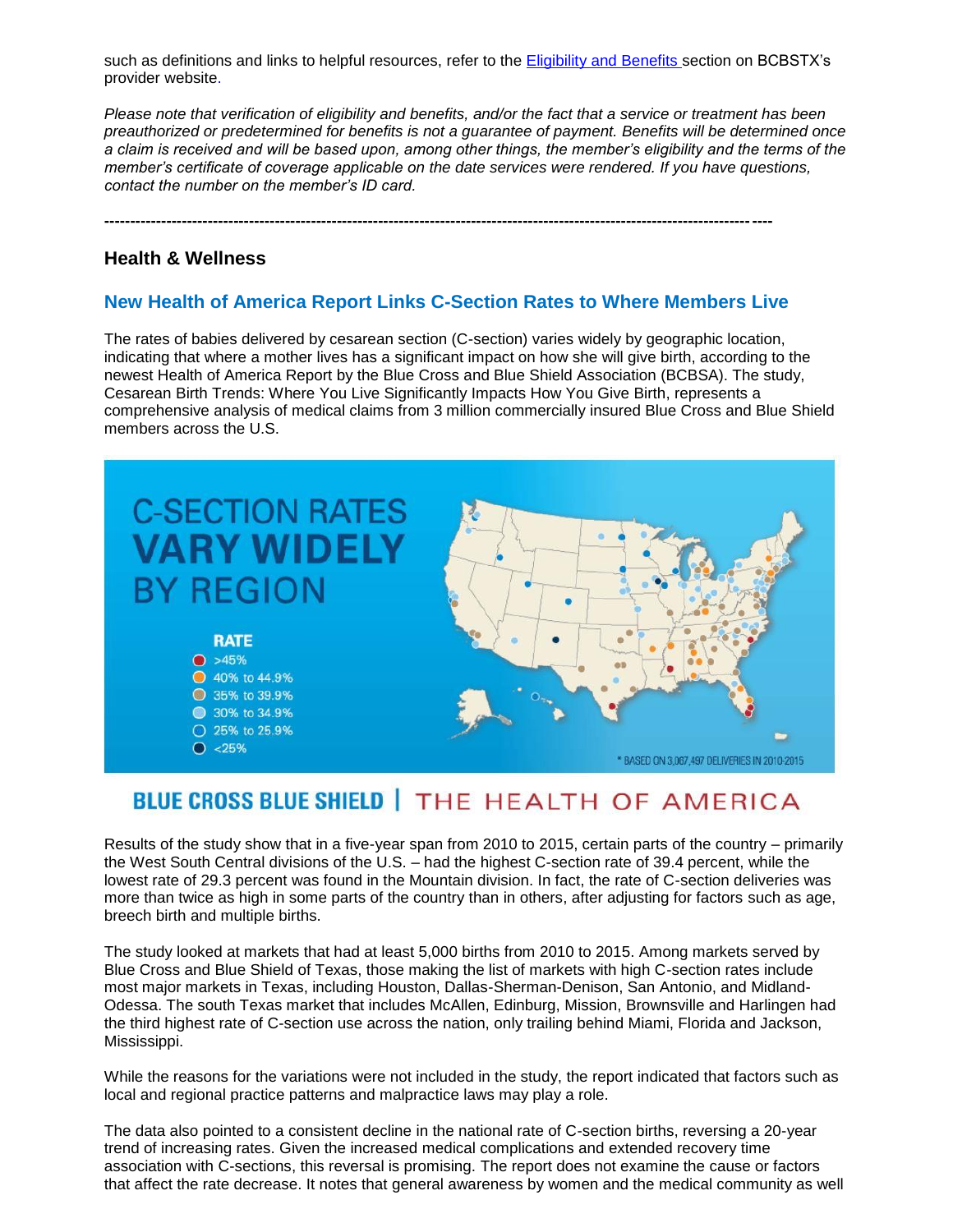as trends toward healthy living could be contributing to the decline.

Besides the higher likelihood of complications for mothers and babies, C-section deliveries that are not medically necessary add cost to the health care system. For commercially-insured BCBS members the average cost difference between cesarean and vaginal deliveries, adjusted for risk, currently exceeds \$4,000 -- \$17,482 for C-section compared to \$13,32 for natural birth.

For more information, [see the full report.](http://www.bcbs.com/healthofamerica)

**---------------------------------------------------------------------------------------------------------------------------------**

### **Online** *LifeTimes®* **Newsletter Offers Healthy Tips and Insurance Basics**

Blue Cross and Blue Shield of Texas's *LifeTimes* under-65 member newsletter is now [online](file:///C:/Users/U032388/AppData/Local/Microsoft/Windows/Temporary%20Internet%20Files/Content.Outlook/96PDUHF8/ifetimes.bcbstx.com). Anyone can read articles about taking care of costly health issues like diabetes, heart disease, cancer and more. Readers can also learn more about health plan basics and benefits.

A monthly newsletter email will still be sent to our under-65 members, tailored to their benefits. To get the email, members just need to sign up on the [Blue Access for Members](http://www.bcbstx.com/member)<sup>SM</sup> portal. From the newsletter email, members will click through to the *[LifeTimes](http://lifetimes.bcbstx.com/)* website to explore articles from current and past editions. The September edition is the first to be hosted online.

### **On the** *LifeTimes* **website:**

- Search articles by topic or keywords
- Find health issues grouped by topic in the Health & Wellness tab:
	- o Bone & Joint Health
	- o Cancer
	- o Diabetes
	- o Heart Health
	- o Lung Health
	- o General Health
- Read about insurance benefits and coverage
- Visit any time, day or night, outside of the newsletter email
- Share articles on Facebook and Twitter
- *Coming soon:* All articles will be available in Spanish

Be sure to bookmark the *[LifeTimes](http://lifetimes.bcbstx.com/)* website today. You can print this page to share with your patients and office staff.

**---------------------------------------------------------------------------------------------------------------------------------**

**---------------------------------------------------------------------------------------------------------------------------------**

**---------------------------------------------------------------------------------------------------------------------------------**

**BCBSTX Launches 'Taking on Asthma' SITE**

As part of a five-year partnership with the American Lung Association of Texas to enhance care for children with asthma, BCBSTX has launched a "Taking on Asthma" microsite to spread the word about childhood asthma. The site shares information about our initiative, **Enhancing Care for Children with Asthma**, that aims to improve pediatric asthma care for high-risk patients through community-based interventions. The site also has information and tools for health professionals to better manage and care for children with asthma using the project's training methods. Learn more about the **[Enhancing Care for Children with](http://www.bcbstx.com/taking-on-asthma)  Asthma** [project and access the resources available for medical professionals.](http://www.bcbstx.com/taking-on-asthma)

### **Notices & Announcements**

### **Provider Training**

BCBSTX is proud to offer complimentary educational webinar sessions. These online training sessions give you the flexibility to attend live sessions. Provider billers, utilization areas and administrative departments will benefit from these webinars. Please visit [Education and Reference](http://www.bcbstx.com/provider/training/index.html) on the [bcbstx.com/provider](http://www.bcbstx.com/provider/index.html) website to view what is available and sign up for training sessions.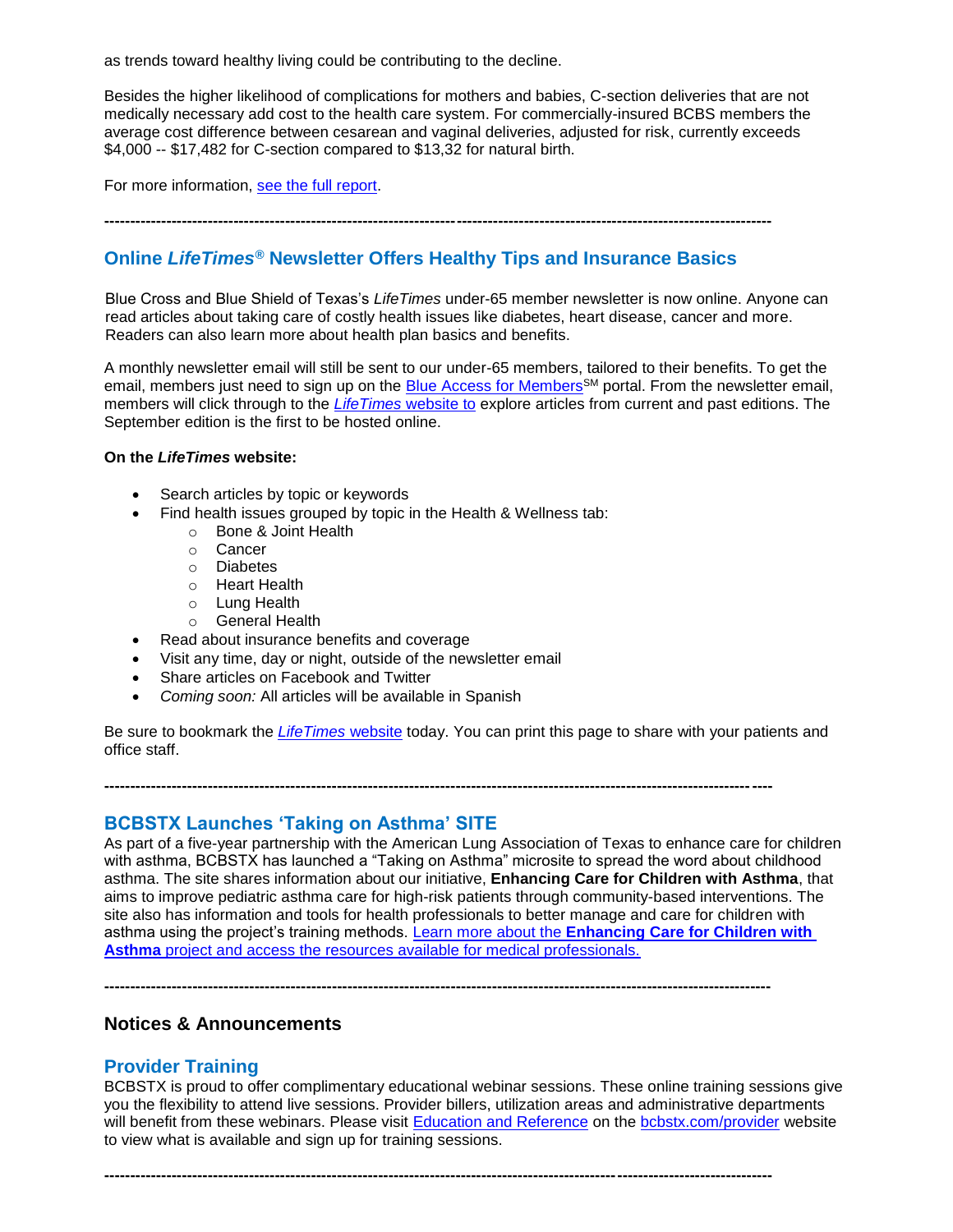### **In Every Issue – October 2016**

The following is information that BCBSTX is required to provide in all published correspondence with physicians, professional providers, and facility and ancillary providers. For the latest updates, visit the News and [Updates](http://www.bcbstx.com/provider/news/index.html) area of the BCBSTX provider website.

**---------------------------------------------------------------------------------------------------------------------------------**

### **Reminder: Corrected Claim Request Change, Effective July 11, 2016**

As a reminder, effective July 11, 2016, corrected claim requests for previously adjudicated claims must be submitted as electronic replacement claims, or on the appropriate professional (CMS-1500) or institutional (UB-04) paper claim, and Claim Review form.

### **Electronic Submission**

Electronic replacement claims should be submitted with the appropriate claim frequency code. Frequency code 7 will result in Blue Cross and Blue Shield of Texas (BCBSTX) adjudicating the original claim number (sometimes referred to as a Document Control Number, or DCN) with the corrections. The replacement claim will be issued a new BCBSTX claim number and subsequently deny based on the re-adjudication of the original claim.

**Note:** Claim corrections submitted without the appropriate frequency code will deny as a duplicate and the original BCBSTX claim number will not be adjudicated. See below for additional information on claim frequency codes and guidelines to assist you with when and how to use them for making corrections to electronic claims submitted to BCBSTX.

| <b>Claim Frequency Codes</b>                  |                                                                                                                                                |                                                                                                                                                    |                                                                                                                                                                          |
|-----------------------------------------------|------------------------------------------------------------------------------------------------------------------------------------------------|----------------------------------------------------------------------------------------------------------------------------------------------------|--------------------------------------------------------------------------------------------------------------------------------------------------------------------------|
| Code                                          | <b>Description</b>                                                                                                                             | <b>Filing Guidelines</b>                                                                                                                           | <b>Action</b>                                                                                                                                                            |
| 5 Late Charge(s)                              | Use to submit additional<br>charges for the same<br>date(s) of service as a<br>previous claim.                                                 | File electronically, as<br>usual. Include only the<br>additional late charges<br>that were not included<br>on the original claim.                  | <b>BCBSTX will add the</b><br>late charges to the<br>previously processed<br>claim.                                                                                      |
| <b>7</b> Replacement of<br><b>Prior Claim</b> | Use to replace an entire<br>claim (all but identity<br>information).                                                                           | File electronically, as<br>usual. File the claim in<br>its entirety, including all<br>services for which you<br>are requesting<br>reconsideration. | <b>BCBSTX will replace</b><br>the original claim with<br>corrections and the<br>replacement claim will<br>be denied. Refer to<br>the original claim for<br>adjudication. |
| 8 Void/Cancel of<br><b>Prior Claim</b>        | Use to entirely eliminate<br>a previously submitted<br>claim for a specific<br>provider, patient, insured<br>and "statement covers<br>period." | File electronically, as<br>usual. Include all<br>charges that were on<br>the original claim.                                                       | <b>BCBSTX will void the</b><br>original claim from<br>records, based on<br>request.                                                                                      |

### **Paper Submission**

More than 98 percent of the claims BCBSTX receives from providers are submitted electronically. BCBSTX encourages all providers to use electronic options as the primary method for claim submission. There are several multi-payer web vendors available to providers. If you are a registered Availity™ web portal user, you have access to submit direct data entry replacement claims electronically, at no additional cost.

As of July 11, 2016, any changes to a claim that are specified **only** on the Claim Review form (or via a letter) will be returned with a notice advising resubmission on the appropriate CMS-1500 or UB-04 paper claim form. Paper claim submitters are required to indicate "corrected claim" on the paper claim form and the accompanying Claim Review form.

*Availity is a trademark of Availity, L.L.C., a separate company that operates a health information network to provide electronic information exchange services to medical professionals. Availity provides administrative services to BCBSTX. BCBSTX makes no endorsement, representations or warranties regarding any products or services offered by third party vendors such as Availity. If you have any questions about the products or services offered by such vendors, you should contact the vendor(s) directly.*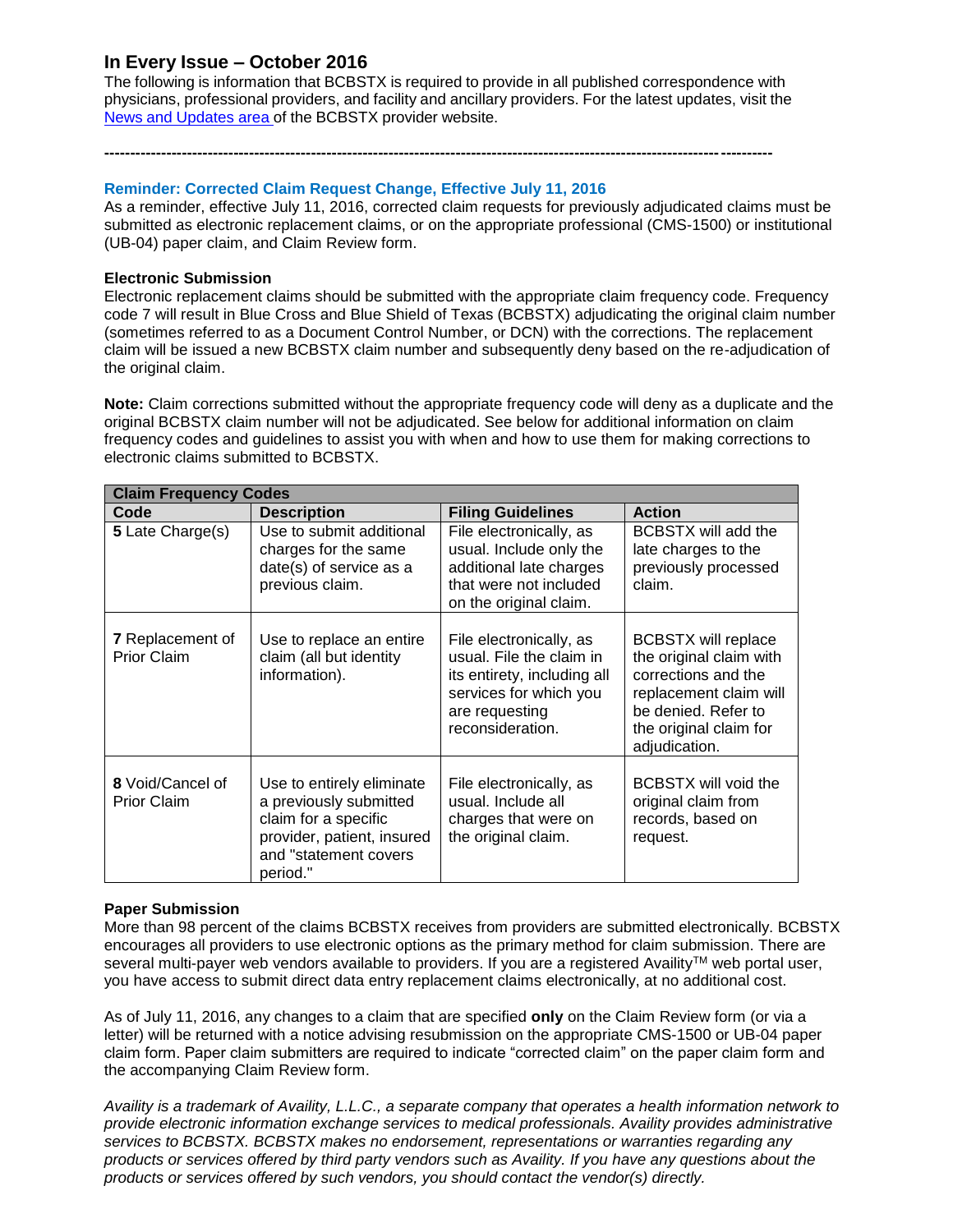### **HMO Plans – Importance of Obtaining a Referral and/or Preauthorization and Admitting to a Participating Facility as a Network Provider**

**---------------------------------------------------------------------------------------------------------------------------------**

**HMO Blue Texas**SM **, Blue Advantage HMO**SM and **Blue Premier**SM members require a referral from their PCP before receiving services from a specialty care physician or professional provider (except for OBGYNs). The referral must be initiated by the member's PCP, and must be made to a participating physician or professional provider in the same provider network.

If an in-network physician, professional provider, ambulatory surgery center, hospital or other facility is not available in the member's applicable provider network, **preauthorization is required** for services by an out-of-network physician, professional provider, ambulatory surgery center, hospital or other facility, through iExchange or call the preauthorization number 1-855-462-1785.

### **Reminders:**

- The **HMO Blue Texas, Blue Advantage HMO and Blue Premier** physician, professional provider, facility or ancillary provider is required to admit the patient to a participating facility, except in emergencies.
- **Additional services may also require preauthorization**. A complete list of services that require preauthorization for **HMO Blue Texas** and **Blue Advantage HMO,** and for **Blue Premier** and Blue Premier Access<sup>SM</sup>, is available on the BCBSTX Provider website. Under the 'Standards and Requirements' tab, click on General [Reimbursements](https://www.bcbstx.com/provider/gri/index.html) (password is 'manual') and scroll down to the "Preauthorization/Notification/Referral Requirements Lists".

**Blue Advantage Plus**SM **HMO Point of Service (POS)** is a benefit plan that allows those members to use out-of-network providers. However, it is essential that those members understand the financial impact of receiving services from an out-of-network physician, professional provider, ambulatory surgery center, hospital or other facility. Prior to referring a Blue Advantage Plus enrollee to an out of network provider for non-emergency services, please refer to Section D Referral Notification Program, of the **HMO Blue Texas, Blue Advantage HMO** and **Blue Premier Provider Manual** for more detail including when to utilize the [Out-of-Network](https://www.bcbstx.com/provider/pdf/out-of-network-care-enrollee-notification-form.pdf) Enrollee Notification Form.

**Importance of Obtaining Preauthorization for Initial Stay and Add-on Days** Preauthorization is required for certain types of care and services. Although BCBSTX participating physicians and professional providers are required to obtain the preauthorization, it is the responsibility of the insured person to confirm that their physician or professional provider obtains preauthorization for services requiring preauthorization. Preauthorization must be obtained for any initial stay in a facility and any additional days or services added on.

**---------------------------------------------------------------------------------------------------------------------------------**

If an insured person does not obtain preauthorization for initial facility care or services, or additional days or services added on, the benefit for covered expenses may be reduced.

Preauthorization does not guarantee payment. All payments are subject to determination of the insured person's eligibility, payment of required deductibles, copayments and coinsurance amounts, eligibility of charges as covered expenses, application of the exclusions and limitations, and other provisions of the policy at the time services are rendered.

**---------------------------------------------------------------------------------------------------------------------------------**

### **Implantable Device Versus Medical Supply/Material**

We have received a number of questions from providers about billing for implants. To help address the topic, we have provided a reminder about the National Uniform Billing Committee definition of an implant.

### **National Uniform Billing Committee (NUBC) definition of an implant:**

- Revenue Code 274 Prosthetic/orthotic devices
- Revenue Code 275 Pacemaker
- Revenue Code 278 Other Implants

An implantable device is that which is implanted, such as a piece of tissue, a tooth, a pellet of medicine,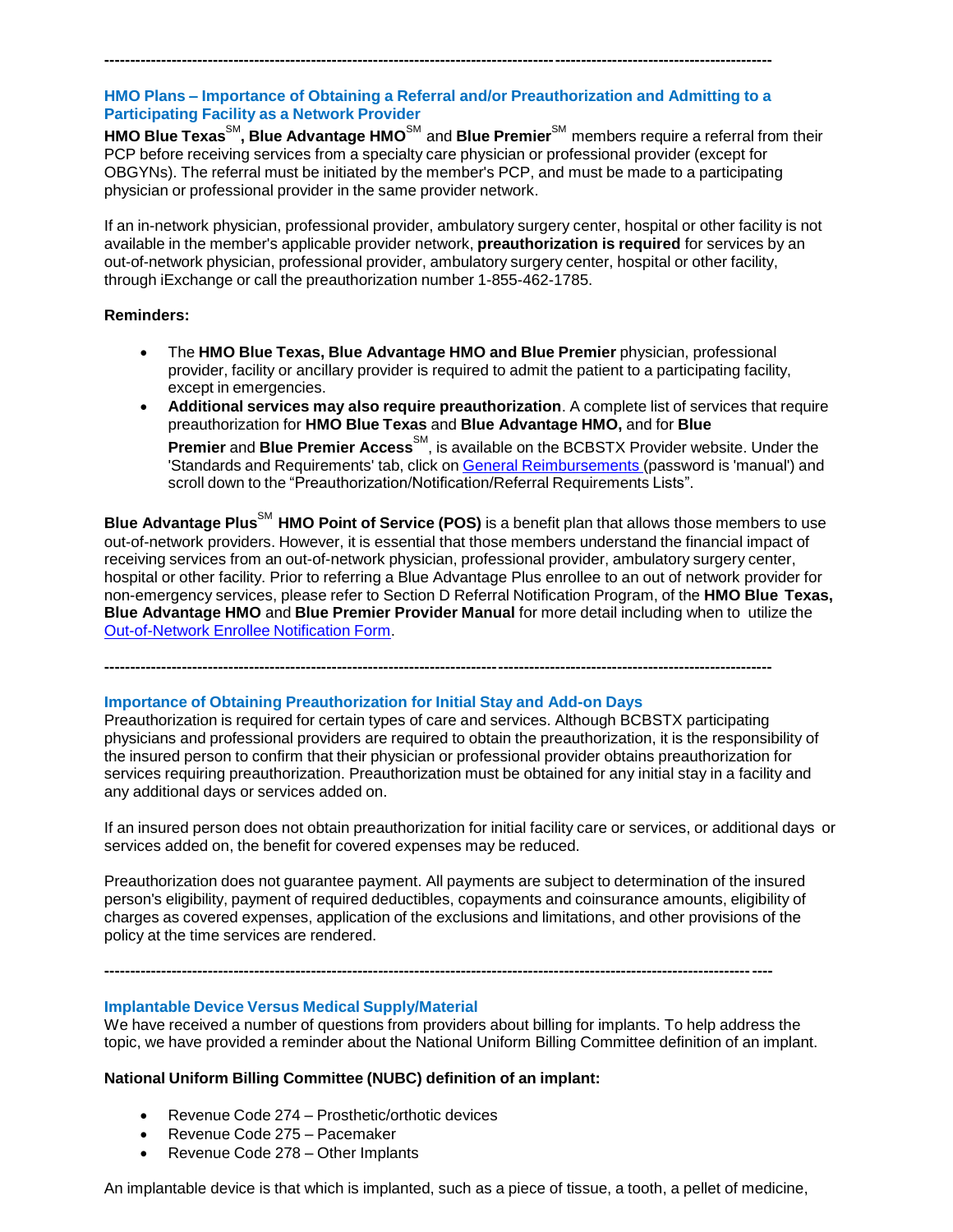or a tube or needle containing radioactive substance, a graft or an insert. Also included are liquid and solid plastic materials used to augment tissues or to fill in areas traumatically or surgically removed. Also included is an object or material partially or totally inserted or grafted into the body for prosthetic, therapeutic or diagnostic purposes.

Examples of other implants reported under revenue code 278 include stents, artificial joints, shunts, grafts, pins, plates, screws, anchors and radioactive seeds (not an all-inclusive list).

Supplies that are not implantable should be submitted as supply charges. In conjunction, a device is not a "material or supply furnished incident to a service." Items used as routine supplies should not be submitted as an implant. Guide wires, catheters and clips that are used during surgery but do not remain in the body are used the same way as an instrument and are not "implanted" should not be submitted as an implant.

Additional reference and definition of implantable devices, supplies and material can be located in the UB04 Editor and the website of the implantable device's manufacturer.

**---------------------------------------------------------------------------------------------------------------------------------**

### **Hospitals, and Routine Services and Supplies**

Routine services and supplies are generally already included by the provider in charges related to other procedures or services. As such, these items are considered non-billable for separate reimbursement. The following guidelines may assist hospital personnel in identifying items, supplies, and services that are not separately billable. **This is not an all-inclusive list.**

- Any supplies, items and services that are necessary or otherwise integral to the provision of a specific service and/or the delivery of services in a specific location are considered routine services and not separately billable in the inpatient and outpatient environments.
- All items and supplies that may be purchased over-the-counter are not separately billable.
- All reusable items, supplies and equipment that are provided to all patients during an inpatient or outpatient admission are not separately billable.
- All reusable items, supplies and equipment that are provided to all patients admitted to a given treatment area or units are not separately billable.
- All reusable items, supplies and equipment that are provided to all patients receiving the same service are not separately billable.

As a provider for BCBSTX, you are obligated to be aware of subscribers'/members' rights and informed of subscribers' responsibilities. Our health plan subscribers/members may refer to their benefit booklet for a listing of their rights and responsibilities, which are also included below; you can also access these documents on our website at [bcbstx.com](https://www.bcbstx.com/).

| <b>Rights</b>                                                                                                                                                                                                                                                                   | <b>Responsibilities</b>                                                                                                                          |  |
|---------------------------------------------------------------------------------------------------------------------------------------------------------------------------------------------------------------------------------------------------------------------------------|--------------------------------------------------------------------------------------------------------------------------------------------------|--|
| Subscriber(s)/Member(s)                                                                                                                                                                                                                                                         | Subscriber(s)/Member(s)                                                                                                                          |  |
| You have the right to:                                                                                                                                                                                                                                                          | You have the responsibility to:                                                                                                                  |  |
| Receive information about<br>the organization, its services,<br>its practitioners and<br>providers and subscribers'<br>rights and responsibilities.<br>Make recommendations<br>$\bullet$<br>regarding the organization's<br>subscribers' rights and<br>responsibilities policy. | Provide, to the extent<br>possible, information that your<br>health benefit plan and<br>practitioner/provider need, in<br>order to provide care. |  |
| Participate with practitioners<br>in making decisions about<br>your health care.                                                                                                                                                                                                | Follow the plans and<br>instructions for care you have<br>agreed to with your<br>practitioner.                                                   |  |

## **Blue Choice PPO**SM **Subscribers/Blue Advantage HMO**SM **Member Rights and Responsibilities**

**---------------------------------------------------------------------------------------------------------------------------------**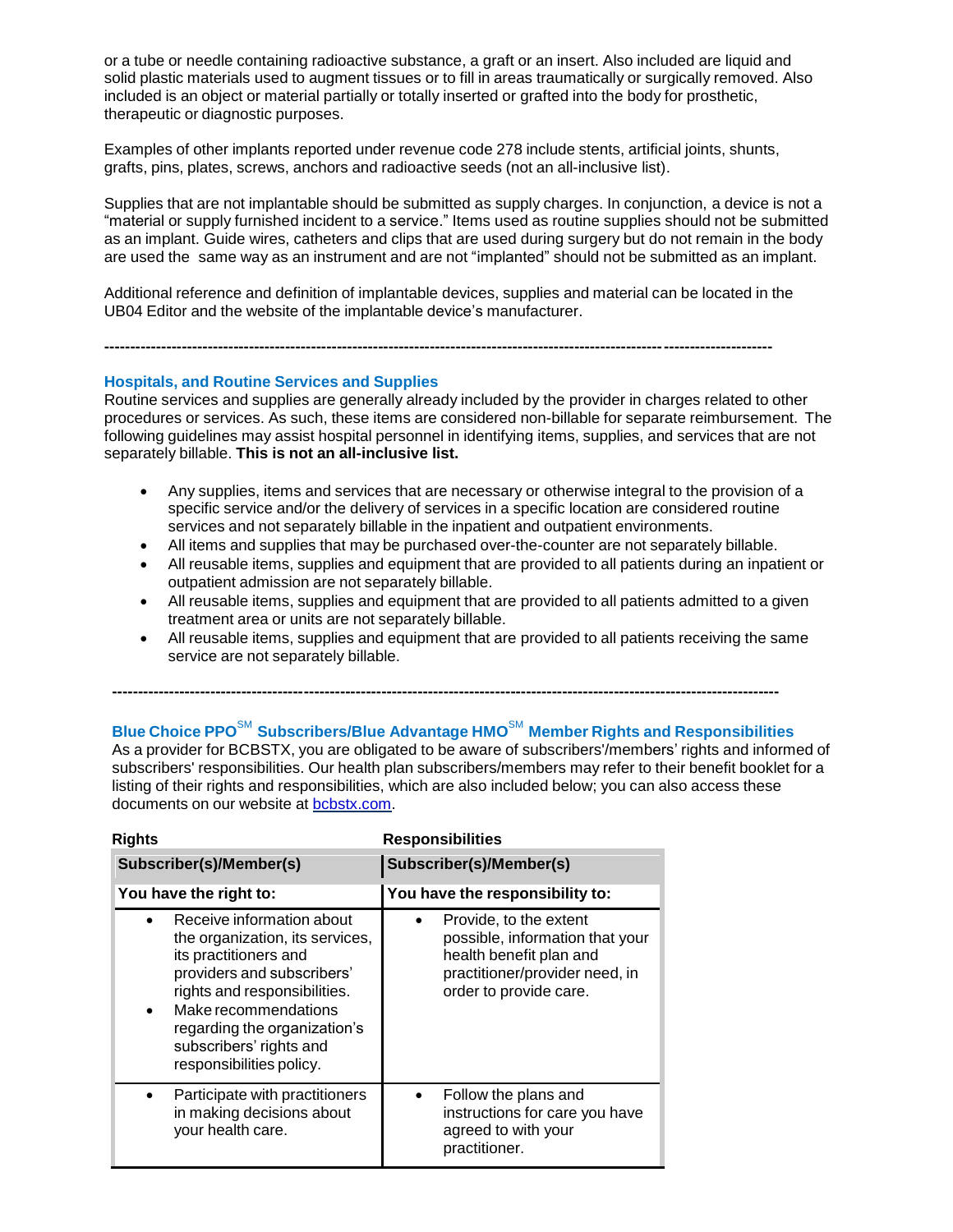| Be treated with respect and<br>$\bullet$<br>recognition of your dignity<br>and your right to privacy.<br>A candid discussion of<br>$\bullet$<br>appropriate or medically<br>necessary treatment options<br>for your condition, regardless<br>of cost or benefit coverage.<br>Voice complaints or appeals<br>$\bullet$<br>about the organization or the<br>care it provides. | Understand your health<br>$\bullet$<br>problems and participate in<br>the development of mutually<br>agreed upon treatment goals,<br>to the degree possible. |
|-----------------------------------------------------------------------------------------------------------------------------------------------------------------------------------------------------------------------------------------------------------------------------------------------------------------------------------------------------------------------------|--------------------------------------------------------------------------------------------------------------------------------------------------------------|
|-----------------------------------------------------------------------------------------------------------------------------------------------------------------------------------------------------------------------------------------------------------------------------------------------------------------------------------------------------------------------------|--------------------------------------------------------------------------------------------------------------------------------------------------------------|

### **HMO Blue Texas Member Rights and Responsibilities**

### **Member Rights – You Have the Right to:**

- Receive information about the organization, its services, its practitioners and providers and members' rights and responsibilities.
- Make recommendations regarding the organization's members' rights and responsibilities policy.
- Participate with practitioners in making decisions about your health care.
- Be treated with respect and recognition of your dignity and your right to privacy.
- A candid discussion of appropriate or medically necessary treatment options for your condition, regardless of cost or benefit coverage.
- Voice complaints or appeals about the organization or the care it provides.

### **Member Rights – You Have the Responsibility to:**

- Meet all eligibility requirements of your employer and the Health Maintenance Organization (HMO).
- Identify yourself as an HMO member by presenting your ID card and pay the copayment at the time of service for network benefits.
- Establish a physician/patient relationship with your primary care physician (PCP) and seek your PCP's medical advice/referral for network services prior to receiving medical care, unless it is an emergency situation or services are performed by your HMO participating OBGyn.
- Provide, to the extent possible, information that the HMO and practitioner/providers need, in order to care for you. Including changes in your family status, address and phone numbers within 31 days of the change.
- Understand the medications you are taking and receive proper instructions on how to take them.
- Notify your primary care physician or HMO plan within 48 hours or as soon as reasonably possible after receiving emergency care services.
- Communicate complete and accurate medical information to health care providers.
- Call in advance to schedule appointments with your network provider and notify them prior to canceling or rescheduling appointments.
- Read your coverage documents for information about benefits, limitations, and exclusions.
- Ask questions and follow instructions and guidelines given by your provider to achieve and maintain good health.

Understand your health problems and participate to the degree possible in the development of treatment goals mutually agreed upon between you and your provider.

**---------------------------------------------------------------------------------------------------------------------------------**

### **Fee Schedule Updates**

Reimbursement changes and updates for Blue Choice PPO, HMO Blue Texas (Independent Provider Network only), Blue Advantage HMO and Blue Premier practitioners will be posted under Standards and Requirements / General Reimbursement Information / Reimbursement Schedules and Related Information / Professional Schedules section on the BCBSTX provider website at [bcbstx.com/provider.](https://www.bcbstx.com/provider/)

The changes will not become effective until at least 90 days from the posting date. The specific effective date will be noted for each change that is posted. To view this information, visit the General Reimbursement Information section on the BCBSTX provider website. The [CPT/HCPCS Dr](https://www.bcbstx.com/provider/gri/index.html)ug/Injectable codes Fee Schedule will be updated quarterly on March 1, June 1, Sept. 1 and Dec. 1 each year. The NDC Fee Schedule will be updated monthly.

**---------------------------------------------------------------------------------------------------------------------------------**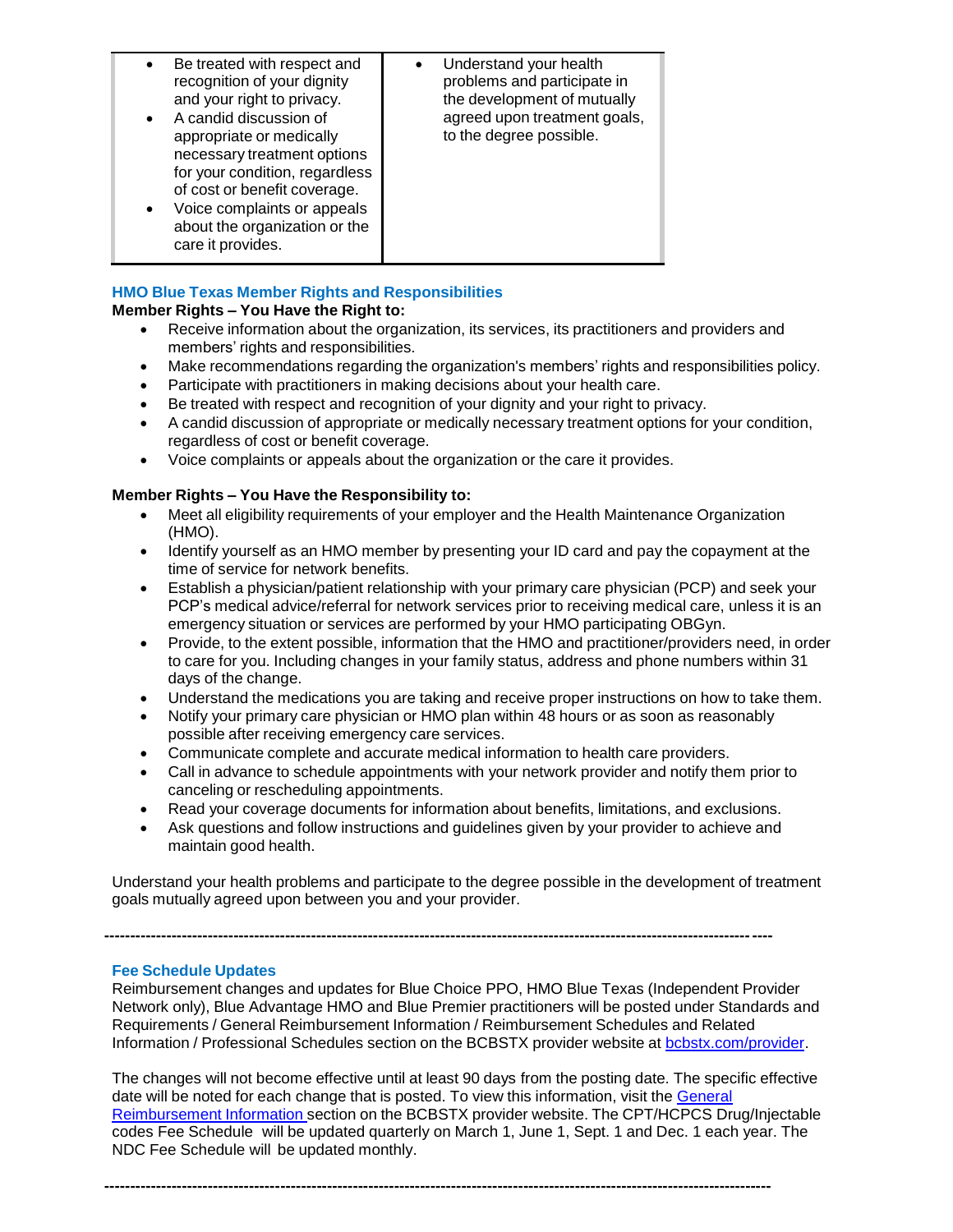### **After-hours Access Is Required**

BCBSTX requires that primary care physicians, specialty care physicians, professional providers, and facility and ancillary providers provide urgent care, and emergency care or coverage for care 24 hours a day, seven days a week. Providers must have a verifiable mechanism in place, for immediate response, for directing patients to alternative after-hours care based on the urgency of the patient's need.

### **Acceptable after-hours access mechanisms may include:**

- An answering service that offers to call or page the physician or on-call physician;
- a recorded message that directs the patient to call the answering service and the phone number is provided; or
- a recorded message that directs the patient to call or page the physician or on-call physician and the phone number is provided.

For more detail, please refer to the provider [manuals](https://www.bcbstx.com/provider/gri/index.html) for **Blue Choice PPO**SM **Physician, Professional Provider and Facility and Ancillary Provider Manual** (Section B) and **HMO Blue Texas**SM**/Blue Advantage HMO**SM**/Blue Premier Physician, Professional Provider, Facility and Ancillary Provider Manual** (Section B) available in the Education & Reference section of our provider website. Click on the "Manual" link (note, a password is required).

**---------------------------------------------------------------------------------------------------------------------------------**

### **BCBS Medicare Advantage PPO Network Sharing**

**What is Blue Cross and Blue Shield (BCBS) Medicare Advantage (MA) PPO**SM **network sharing?** All BCBS MA PPO Plans participate in reciprocal network sharing. This network sharing will allow all BCBS MA PPO members to obtain in-network benefits when traveling or living in the service area of any other BCBS MA PPO Plan as long as the member sees a contracted BCBS MA PPO provider.

### **What does the BCBS MA PPO network-sharing mean to me?**

If you are a contracted BCBS MA PPO provider with Blue Cross and Blue Shield of Texas (BCBSTX) and you see BCBS MA PPO members from other BCBS Plans, these BCBS MA PPO members will be extended the same contractual access to care and will be reimbursed in accordance with your negotiated rate with your Blue Cross and Blue Shield of Texas contract. These BCBS MA PPO members will receive in-network benefits in accordance with their member contract.

If you are not a contracted BCBS MA PPO provider with BCBSTX and you provide services for any BCBS MA PPO members, you will receive the Medicare allowed amount for covered services. For urgent or emergency care, you will be reimbursed at the member's in-network benefit level. Other services will be reimbursed at the out-of-network benefit level.

### **How do I recognize an out-of-area BCBS MA PPO member from one of these Plans participating in the BCBS MA PPO network sharing?**

You can recognize a BCBS MA PPO member when their Blue Cross Blue Shield Member ID card has the following logo:



### **MEDICARE ADVANTAGE**

The *"MA"* in the suitcase indicates a member who is covered under the BCBS MA PPO network sharing program. BCBS MA PPO members have been asked not to show their standard Medicare ID card when receiving services; instead, members should provide their Blue Cross and/or Blue Shield member ID card.

### **Do I have to provide services to BCBS MA PPO members from these other BCBS Plans?**

If you are a contracted BCBS MA PPO provider with BCBSTX, you should provide the same access to care for BCBS MA members from other BCBS Plans as you do for BCBSTX MA PPO members. You can expect to receive the same contracted rates for such services.

If you are not a BCBS MA PPO contracted provider, you may see BCBS MA PPO members from other BCBS Plans, but you are not required to do so. Should you decide to provide services to BCBS MA PPO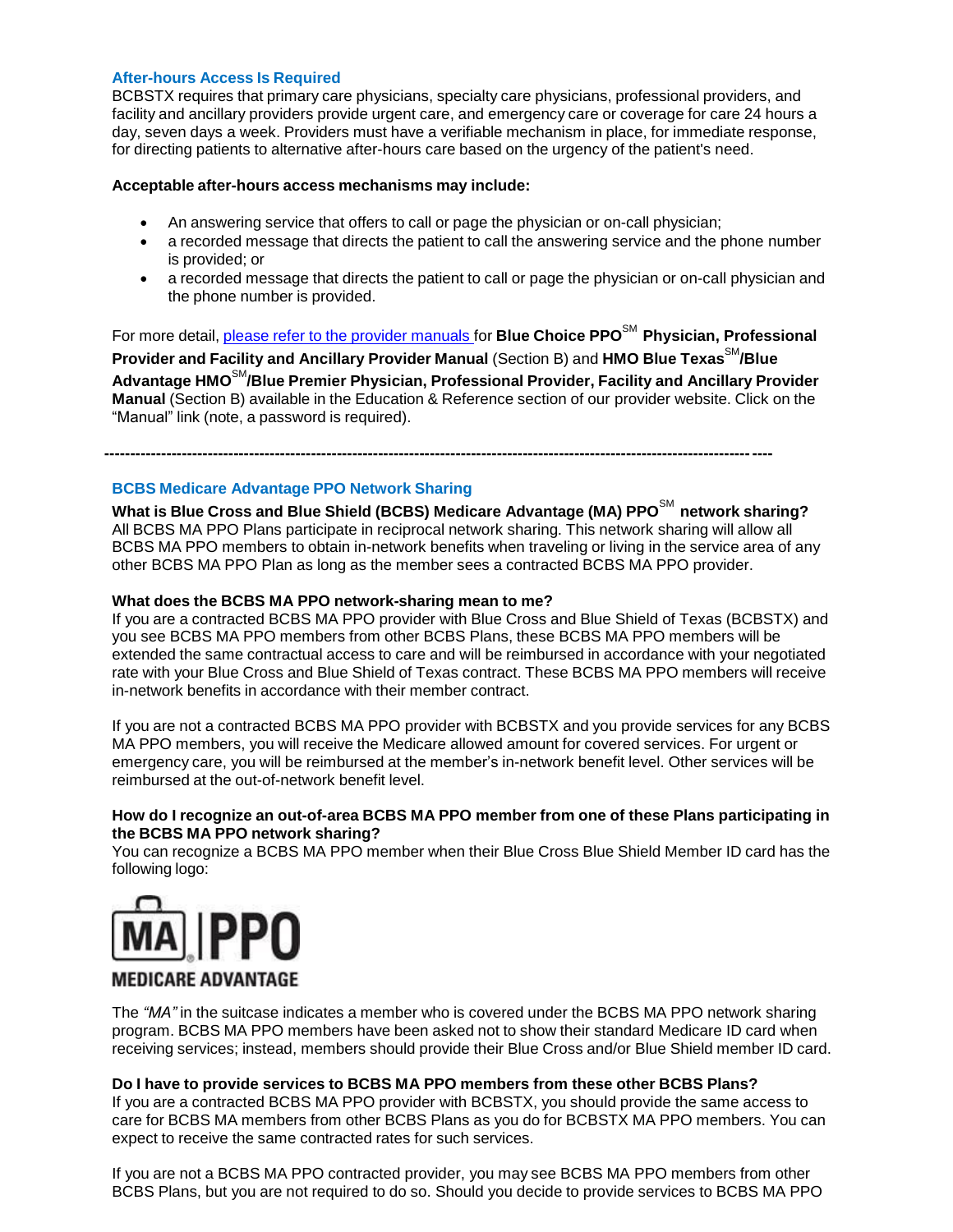members, you will be reimbursed for covered services at the Medicare allowed amount based on where the services were rendered and under the member's out-of-network benefits. For urgent or emergency care, you will be reimbursed at the in-network benefit level.

### **What if my practice is closed to new local BCBS MA PPO members?**

If your practice is closed to new local BCBS MA PPO members, you do not have to provide care for BCBS MA PPO out-of-area members. The same contractual arrangements apply to these out-of-area network sharing members as your local BCBS MA PPO members.

### **How do I verify benefits and eligibility?**

Call BlueCard<sup>®</sup> Eligibility at 800-676-BLUE (800-676-2583) and provide the BCBS MA PPO member's alpha prefix located on the member's ID card.

### **You may also submit electronic eligibility requests for BCBS MA PPO members. Follow these three easy steps:**

- Log in to the [Availity](https://www.availity.com/) Portal, the Availity Revenue Cycle [Management](https://claims.realmed.com/MainFrameset.htm) Portal or your preferred vendor
- Enter required data elements
- Submit your request

### **Where do I submit the claim?**

You should submit the claim to BCBSTX under your current billing practices. Do not bill Medicare directly for any services rendered to a BCBS MA PPO member.

### **What will I be paid for providing services to these out-of-area BCBS MA PPO network sharing members?**

If you are a BCBS MA PPO contracted provider with BCBSTX, benefits will be based on your contracted BCBS MA PPO rate for providing covered services to BCBS MA PPO members from any BCBS MA PPO Plan. Once you submit the BCBS MA PPO claim, BCBSTX will work with the other Plan to determine benefits and send you the payment.

#### **What will I be paid for providing services to other BCBS MA out-of-area members not participating in the BCBS MA PPO Network Sharing?**

When you provide covered services to other BCBS MA PPO out-of-area members not participating in network sharing, benefits will be based on the Medicare allowed amount. Once you submit the BCBS MA PPO claim, BCBSTX will send you the payment. However, these services will be paid under the BCBS MA member's out-of-network benefits unless for urgent or emergency care.

### **What is the BCBS MA PPO member cost sharing level and co-payments?**

A BCBS MA PPO member cost sharing level and co-payment is based on the BCBS MA PPO member's health plan. You may collect the co-payment amounts from the BCBS MA PPO member at the time of service. To determine the cost sharing and/or co-payment amounts, you should call the Eligibility Line at 800-676-BLUE(800-676-2583).

### **May I balance bill the BCBS MA PPO member the difference in my charge and the allowance?**

No, you may not balance bill the BCBS MA PPO member for this difference. Members may be balance billed for any deductibles, co-insurance, and/or co-pays.

### **What if I disagree with the reimbursement amount I received?**

If there is a question concerning the reimbursement amount, contact Blue Cross Medicare Advantage (PPO) Customer Service at 877-774-8592*.*

### **Who do I contact if I have a question about BCBS MA PPO network sharing?**

If you have any questions regarding the BCBS MA PPO program or products, contact Blue Cross Medicare Advantage (PPO) Customer Service at 877-774-8592*.*

**---------------------------------------------------------------------------------------------------------------------------------**

### **Medical Record Requests: Include Our Letter as Your Cover Sheet**

When you receive a letter from BCBSTX requesting additional information, such as medical records or certificates of medical necessity, please utilize the letter as a cover sheet when sending the requested information to us.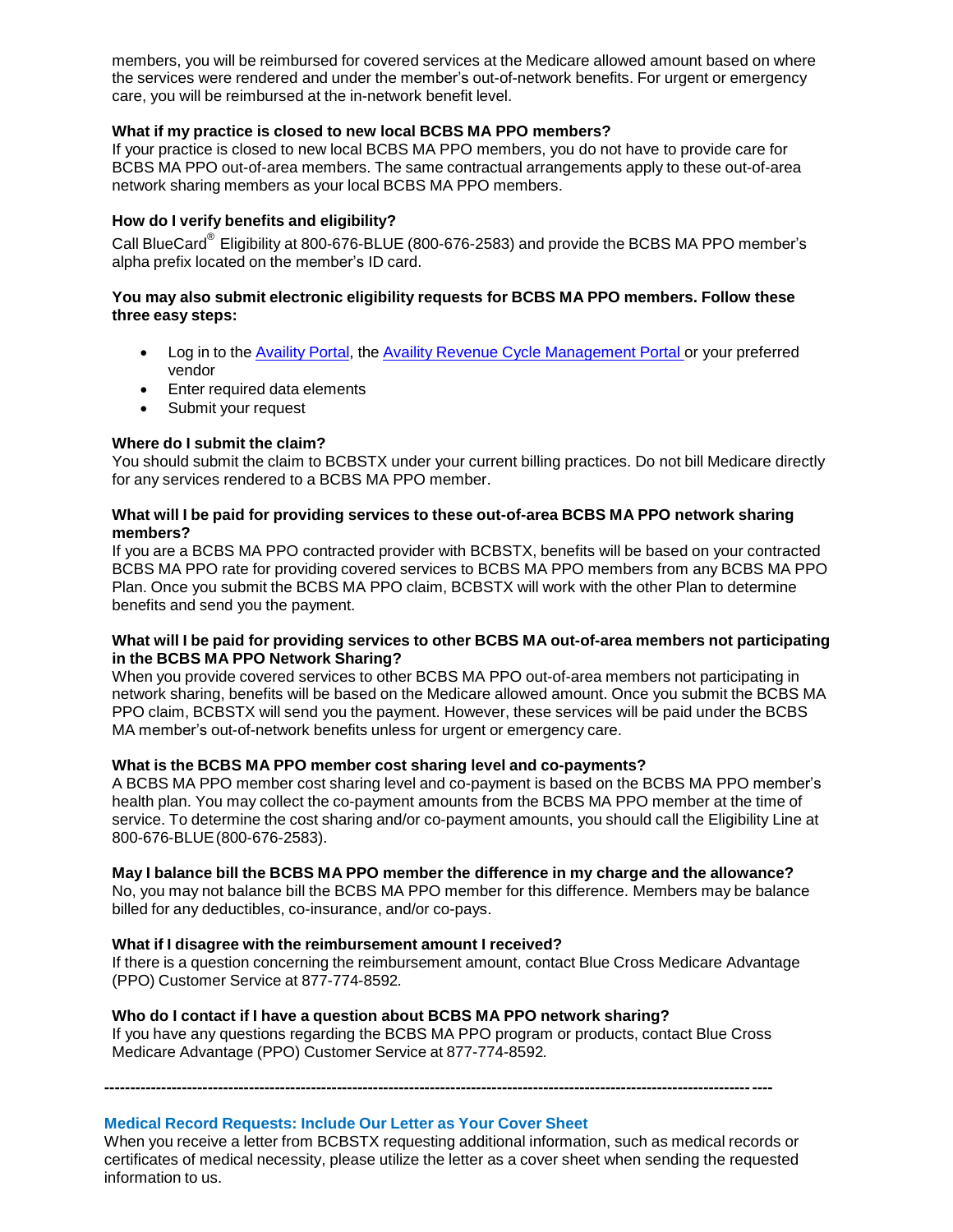This letter contains a barcode in the upper right corner to help ensure that the information you send is matched directly to the appropriate file and/or claim. Do not submit a Claim Review form in addition to the letter, as this could delay the review process.

Thank you for your cooperation!

#### **Technical and Professional Components**

**Modifiers 26 and TC:** Modifier 26 denotes professional services for lab and radiological services. Modifier TC denotes technical component for lab and radiological services. These modifiers should be used in conjunction with the appropriate lab and radiological procedures only.

**---------------------------------------------------------------------------------------------------------------------------------**

**---------------------------------------------------------------------------------------------------------------------------------**

**Note:** When a physician or professional provider and facility or ancillary provider performs both the technical and professional service for a lab or radiological procedure, he/she must submit the total service, not each service individually.

### **Surgical Procedures Performed in the Physician's Office**

When performing surgical procedures in a non-facility setting, the physician and professional provider reimbursement covers the services, equipment and some of the supplies needed to perform the surgical procedure when a member/subscriber receives these services in the physician's or professional provider's office.

Reimbursement will be allowed for some supplies billed in conjunction with a surgical procedure performed in a physician's or professional provider's office. To help determine how coding combinations on a particular claim may be evaluated during the claim adjudication process, you may continue to utilize Clear Claim Connection™ (C3). C3 is a free, online reference tool that mirrors the logic behind BCBSTX's code-auditing software. Refer to the BCBSTX provider website at [bcbstx.com/provider](https://www.bcbstx.com/provider/tools/clear_claim_connection.html) for additional information on gaining access to C3.

Please note the physician's and professional provider's reimbursement includes surgical equipment that may be owned or supplied by an outside surgical equipment or Durable Medical Equipment (DME) vendor. Claims from the surgical equipment or DME vendor will be denied based on the fact that the global physician's or professional provider's reimbursement includes staff and equipment.

**---------------------------------------------------------------------------------------------------------------------------------**

**Reminder: Pass-through Billing**

BCBSTX does not permit pass-through billing. Pass-through billing occurs when the ordering physician, professional provider or facility or ancillary provider requests and bills for a service, but the service is not performed by the ordering physician, professional provider or facility or ancillary provider.

### **The performing physician, professional provider or facility and ancillary provider should bill for these services unless otherwise approved by BCBSTX. BCBSTX does not consider the following scenarios to be pass-through billing:**

- The service of the performing physician, professional provider or facility and ancillary provider is performed at the place of service of the ordering provider and is billed by the ordering physician or professional provider.
- The service is provided by an employee of a physician, professional provider or facility and ancillary provider (physician assistant, surgical assistant, advanced nurse practitioner, clinical nurse specialist, certified nurse midwife or registered first assistant who is under the direct supervision of the ordering physician or professional provider) and the service is billed by the ordering physician or professional provider.

### **The following modifiers should be used by the supervising physician when he/she is billing for services rendered by a Physician Assistant (PA), Advanced Practice Nurse (APN) or Certified Registered Nurse First Assistant (CRNFA):**

 **AS modifier:** A physician should use this modifier when billing on behalf of a PA, APN or CRNFA for services provided when the aforementioned providers are acting as an assistant during surgery. (Modifier AS is to be used *ONLY* if they assist at surgery.)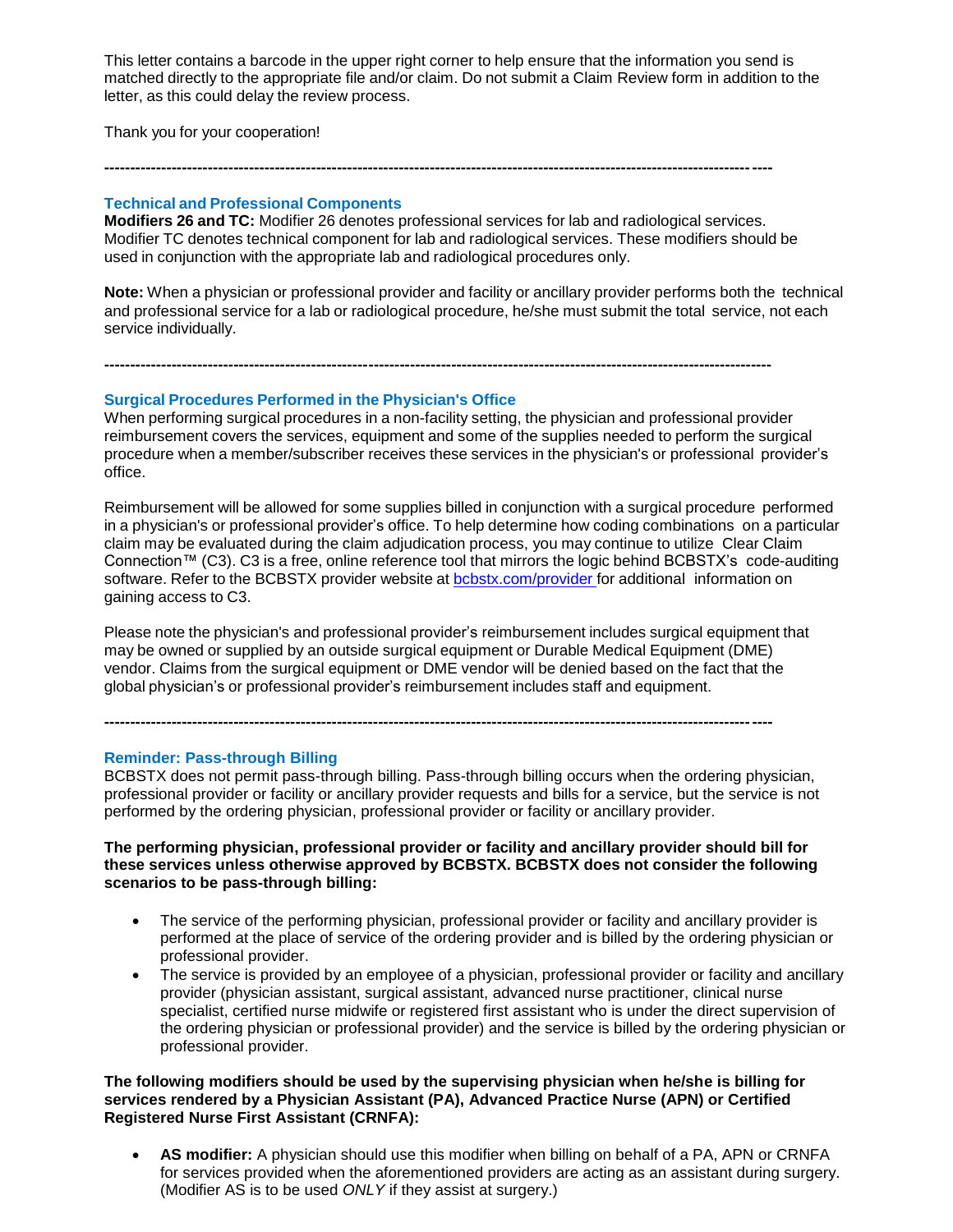**SA modifier:** A supervising physician should use this modifier when billing on behalf of a PA, APN or CRNFA for **non-surgical** services. (Modifier SA is used when the PA, APN, or CRNFA is assisting with any other procedure that *DOES NOT* include surgery.)

### **AIM RQI Reminder**

Physicians, professional providers and facility and ancillary providers must contact AIM Specialty Health<sup>®</sup> (AIM) first to obtain a Radiology Quality Initiative (RQI) for Blue Choice PPO<sup>SM</sup> subscribers when ordering or scheduling the following outpatient, non-emergency diagnostic imaging services when performed in a physician's, professional provider's or facility or ancillary provider's office, a professional provider's office, the outpatient department of a hospital or a freestanding imaging center:

**---------------------------------------------------------------------------------------------------------------------------------**

- CT/CTA
- MRI/MRA
- SPECT/nuclear cardiology study
- PET scan

To obtain a Blue Choice PPO RQI, log into AIM's provider portal at [aimspecialtyhealth.com,](http://www.aimspecialtyhealth.com/) and complete the online questionnaire that identifies the reasons for requesting the exam. If criteria are met, you will receive a RQI. If criteria are not met, or if additional information is needed, the case will automatically be transferred for further clinical evaluation and an AIM nurse will follow up with your office.

AIM's *ProviderPortalSM* uses the term "Order" rather than "RQI."

*AIM Specialty Health (AIM) is an operating subsidiary of Anthem, Inc.*

### **Notes:**

- 1. *Facilities cannot obtain a RQI from AIM on behalf of the ordering physician, professional provider, facility or ancillary provider.*
- 2. *The RQI program does not apply to Medicare enrollees with BCBSTX Medicare supplement coverage. Medicare enrollees with BCBSTX PPO coverage are included in the program.*

**---------------------------------------------------------------------------------------------------------------------------------**

### **Quest Diagnostics, Inc., Is the Exclusive HMO and Preferred Statewide PPO Clinical Reference Lab Provider**

Quest Diagnostics, Inc., is the **exclusive** outpatient clinical reference laboratory provider for HMO Blue Texas<sup>SM</sup> members and Blue Advantage HMO<sup>SM</sup> subscribers<sup>\*</sup> and the **preferred statewide** outpatient clinical reference laboratory provider for BCBSTX Blue Choice PPO<sup>SM</sup> subscribers. This arrangement excludes lab services provided during emergency room visits, inpatient admissions and outpatient day surgeries (hospital and free-standing ambulatory surgery centers).

### **Quest Diagnostics Offers:**

- On-line scheduling for Quest Diagnostics' Patient Service Center (PSC) locations. To schedule a patient PSC appointment, log onto [QuestDiagnostics.com/patient](https://www.questdiagnostics.com/home/patients) or call **888-277-8772**.
- Convenient patient access to more than 195 patient service locations.
- 24/7 access to electronic lab orders, results and other office solutions through *Care360® Labs and Meds*.

For more information about Quest Diagnostics lab testing solutions or to establish an account, contact your Quest Diagnostics Physician Representative or call **866-MY-QUEST** (866-697-8378).

For physicians, professional providers or facility and ancillary providers located in the HMO capitated lab counties, only the lab services/tests indicated on the Reimbursable Lab Services list will be reimbursed on a fee-for-service basis if performed in the physician's, professional provider's or facility or ancillary provider's office for HMO Blue Texas members. Please note all other lab services/tests performed in the physician's, professional provider's or facility or ancillary provider's offices will not be reimbursed. You can access the county listing and the Reimbursable Lab Services list in the General [Reimbursement](https://www.bcbstx.com/provider/gri/index.html) Information section located under the Standards and Requirements tab.

*\*Note: Physicians, professional providers or facility and ancillary providers who are contracted/affiliated*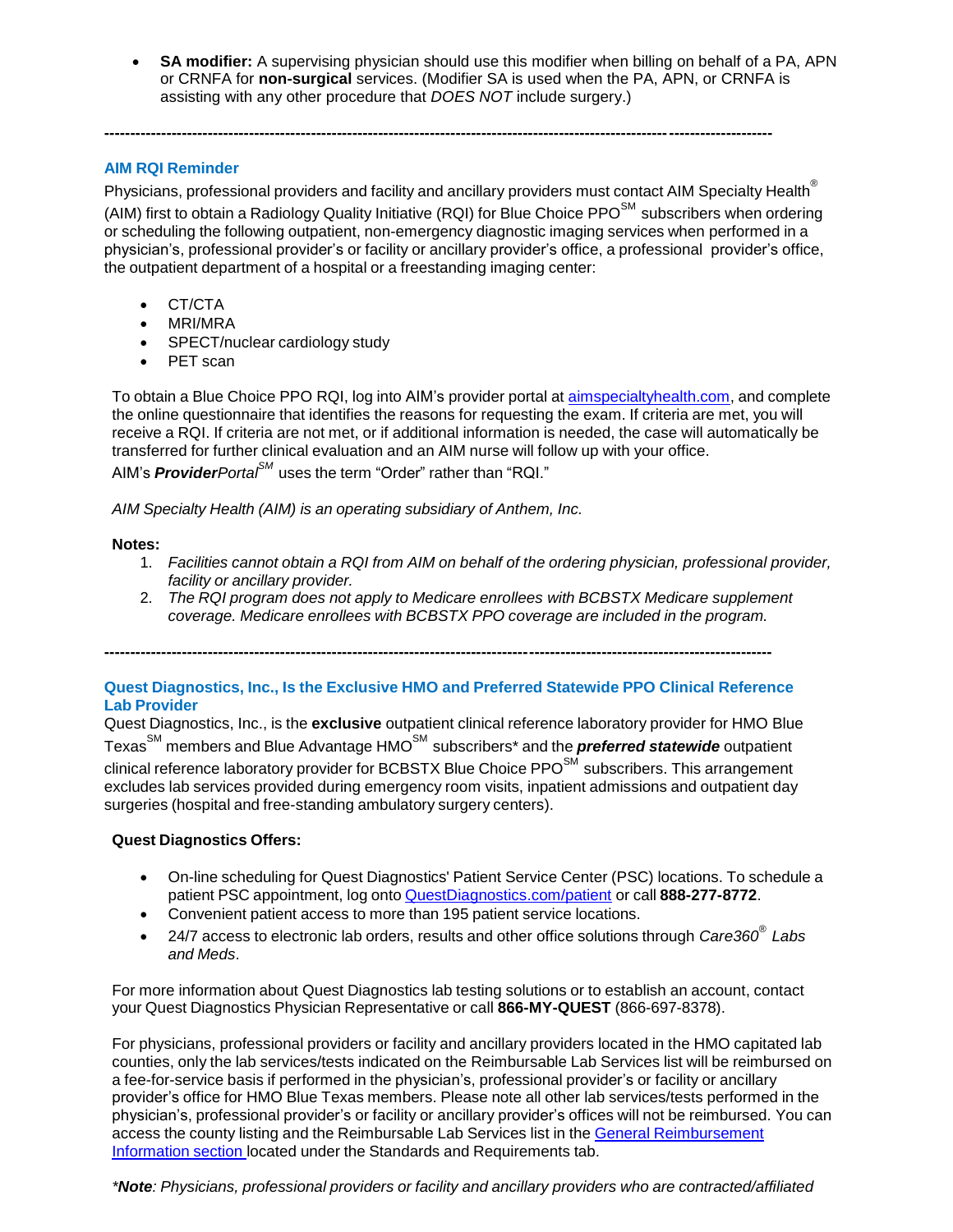*with a capitated IPA/medical group and physicians, professional providers or facility or ancillary providers who are not part of a capitated IPA/medical group but who provide services to a member/subscriber whose PCP is a member of a capitated IPA/medical group must contact the applicable IPA/medical group for instructions regarding outpatient laboratory services.*

### **Improvements to the Medical Records Process for BlueCard® Claims**

BCBSTX is now able to send medical records electronically to all Blue Cross and/or Blue Shield Plans. This method significantly reduces the time it takes to transmit supporting documentation for BlueCard claims and eliminates lost or misrouted records.

**---------------------------------------------------------------------------------------------------------------------------------**

As always, we request that you submit your medical records to BCBSTX if needed for claims processing.

Requests for medical records from other Blues Plans before rendering services, as part of the preauthorization process, should be submitted directly to the requesting Plan.

**---------------------------------------------------------------------------------------------------------------------------------**

**Contracted Providers Must File Claims**

As a reminder, physicians, facilities, professional providers and ancillary providers must file claims for any covered services rendered to a patient enrolled in a BCBSTX health plan. You may collect the full amounts of any deductible, coinsurance or copayment due and then file the claim with BCBSTX. Arrangements to offer cash discounts to an enrollee in lieu of filing claims with BCBSTX violate the requirements of your provider contract with BCBSTX.

Notwithstanding the foregoing, a provision of the American Recovery and Reinvestment Act changed HIPAA to add a requirement that if a patient self pays for a service in full and directs a provider to not file a claim with the patient's insurer, the provider must comply with that directive and may not file the claim in question. In such an event, you must comply with HIPAA and not file the claim to BCBSTX.

**---------------------------------------------------------------------------------------------------------------------------------**

#### **Billing for Non-covered Services**

As a reminder, contracted physicians, professional providers, facility and ancillary providers may collect payment from members/subscribers for copayments, co-insurance and deductible amounts. The physician, professional provider, facility or ancillary provider may not charge the member/subscriber more than the patient share shown on their provider claim summary (PCS) or electronic remittance advice (ERA).

In the event that BCBSTX determines that a proposed service is not a covered service, the physician, professional provider, facility or ancillary provider must inform the member/subscriber in writing in advance. This will allow the physician, professional, facility or ancillary provider to bill the member/subscriber for the non-covered service rendered.

In no event shall a contracted physician, professional provider, facility or ancillary provider collect payment from the subscriber for identified hospital acquired conditions and/or serious reportable events.

**---------------------------------------------------------------------------------------------------------------------------------**

#### **Medical Policy Disclosure**

New or revised medical policies, when approved, will be posted on the BCBSTX provider website on the 1st or 15th day of each month. Those medical policies requiring disclosure will become effective 90 days from the posting date. Medical policies that do not require disclosure will become effective 15 days after the posting date. The specific effective date will be noted for each medical policy that is posted.

To view active and pending medical policies go to [bcbstx.com/provider](https://www.bcbstx.com/provider/) and click on the Standards & Requirements tab, then click on the Medical Policies offering. After reading and agreeing to the disclaimer, you will then have access to active and pending medical policies.

**---------------------------------------------------------------------------------------------------------------------------------**

#### **Draft Medical Policy Review**

In an effort to streamline the medical policy review process, you can view draft medical policies on the BCBSTX provider website and provide your feedback online. If there are any draft medical policies to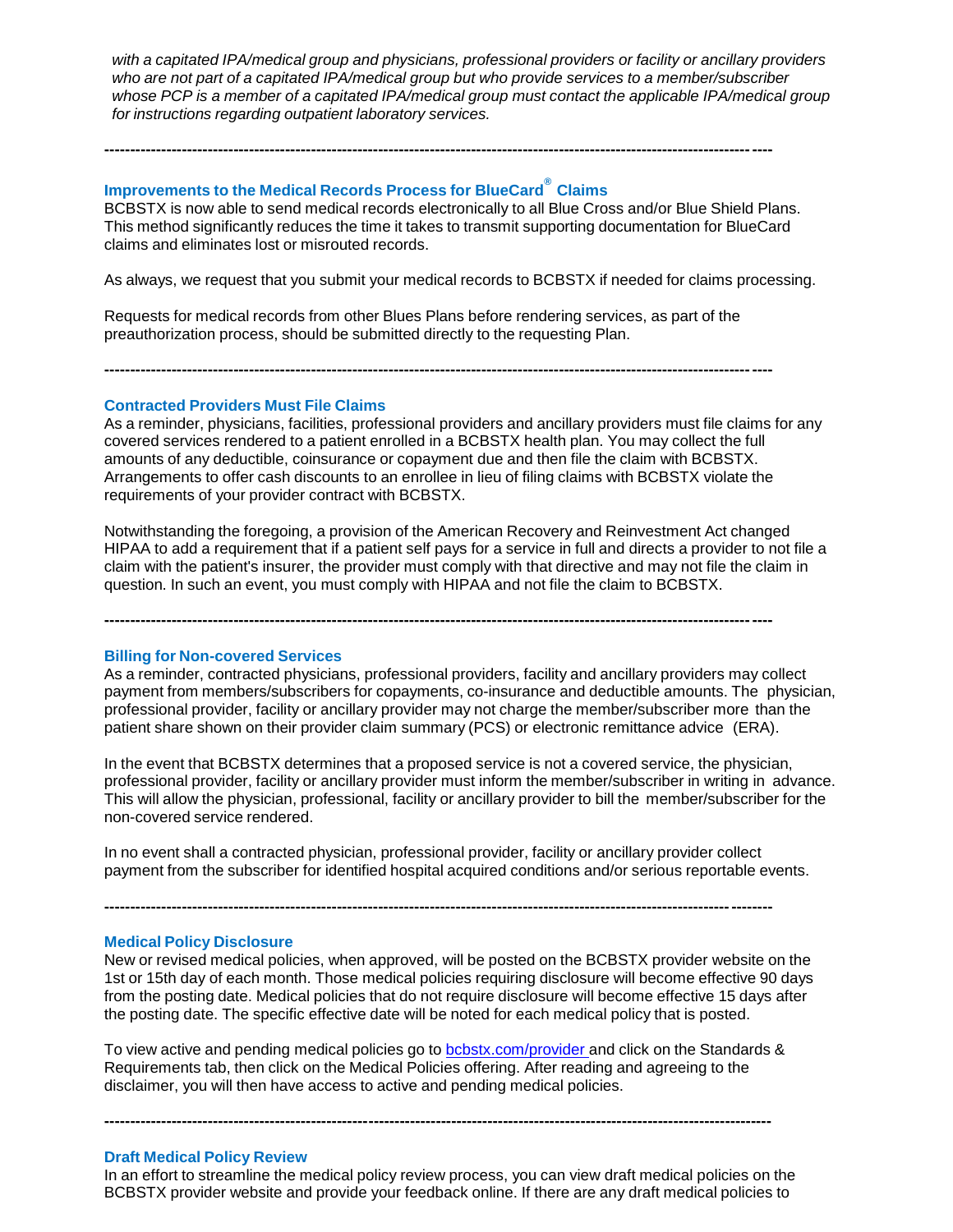review, these documents will be made available for your review around the 1st and the 15th of each month with a review period of approximately two weeks.

**---------------------------------------------------------------------------------------------------------------------------------**

To view draft [medical](http://www.medicalpolicy.hcsc.net/medicalpolicy/disclaimer?corpEntCd=TX1) policies go to our provider website and click on the Standards & Requirements tab, then click on the Medical Policies offering. After reading and agreeing to the disclaimer, you will then have access to view any draft medical policies, if available.

### **No Additional Medical Records Needed**

Physicians, professional providers or facility or ancillary provider who have received an approved predetermination (which establishes medical necessity of a service) or have obtained a radiology quality initiative (RQI) from AIM Specialty Health need not submit additional medical records to BCBSTX. In the event that additional medical records are needed to process a claim on file, BCBSTX will request additional medical records at that time.

Predetermination does not guarantee payment. All payments are subject to determination of the insured person's eligibility, payment of required deductibles, copayments and coinsurance amounts, eligibility of charges as covered expenses, application of the exclusions and limitations, and other provisions of the policy at the time services are rendered.

**---------------------------------------------------------------------------------------------------------------------------------**

#### **Importance of Obtaining a Preauthorization/Referral**

A preauthorization/referral is required for certain types of care and services. Although BCBSTX participating physicians, professional providers and facility and ancillary providers are required to obtain preauthorizations/referrals, it is also the responsibility of the member/subscriber to confirm that this action has been taken for services that require a preauthorization/referral.

Preauthorizations/referrals must be obtained for any services provided by someone other than the member's primary care physician (PCP) (i.e., specialist, ambulatory surgery centers, ancillary, etc.). A preauthorization/referral is also needed for an initial stay in a facility and any additional days or services added on.

If a member/subscriber does not obtain a preauthorization/referral for initial facility care or services, or additional days or services added on, the benefit for covered expenses may be reduced.

A preauthorization/referral does not guarantee payment. All payments are subject to determination of the member/subscriber's eligibility, payment of required deductibles, copayments and coinsurance amounts, eligibility of charges as covered expenses, application of the exclusions and limitations and other provisions of the policy at the time services are rendered.

If a preauthorization/referral request is received from an out-of-network (OON) provider and the member/subscriber does not have an OON benefit, BCBSTX will contact the ordering provider to discuss network options. However, if a member/subscriber has an OON benefit, OON benefits will apply, which could result in a higher cost sharing.

**---------------------------------------------------------------------------------------------------------------------------------**

#### **Avoidance of Delay in Claims Pending COB Information**

BCBSTX receives thousands of claims each month that require unnecessary review for coordination of benefits (COB). What that means to our physicians, professional providers, facility and ancillary providers is a possible delay, or even denial of services, pending receipt of the required information from the member/subscriber.

### **Here are some tips to help prevent claims processing delays when there is only one insurance carrier:**

- CMS-1500, box 11-d if there is no secondary insurance carrier, mark the "No" box.
- $\bullet$  Do not place anything in box 9, a through  $d$  this area is reserved for member information for a secondary insurance payer.

It is critical that no information appears in box 11-d or in box 9 a-d if there is only one insurance payer.